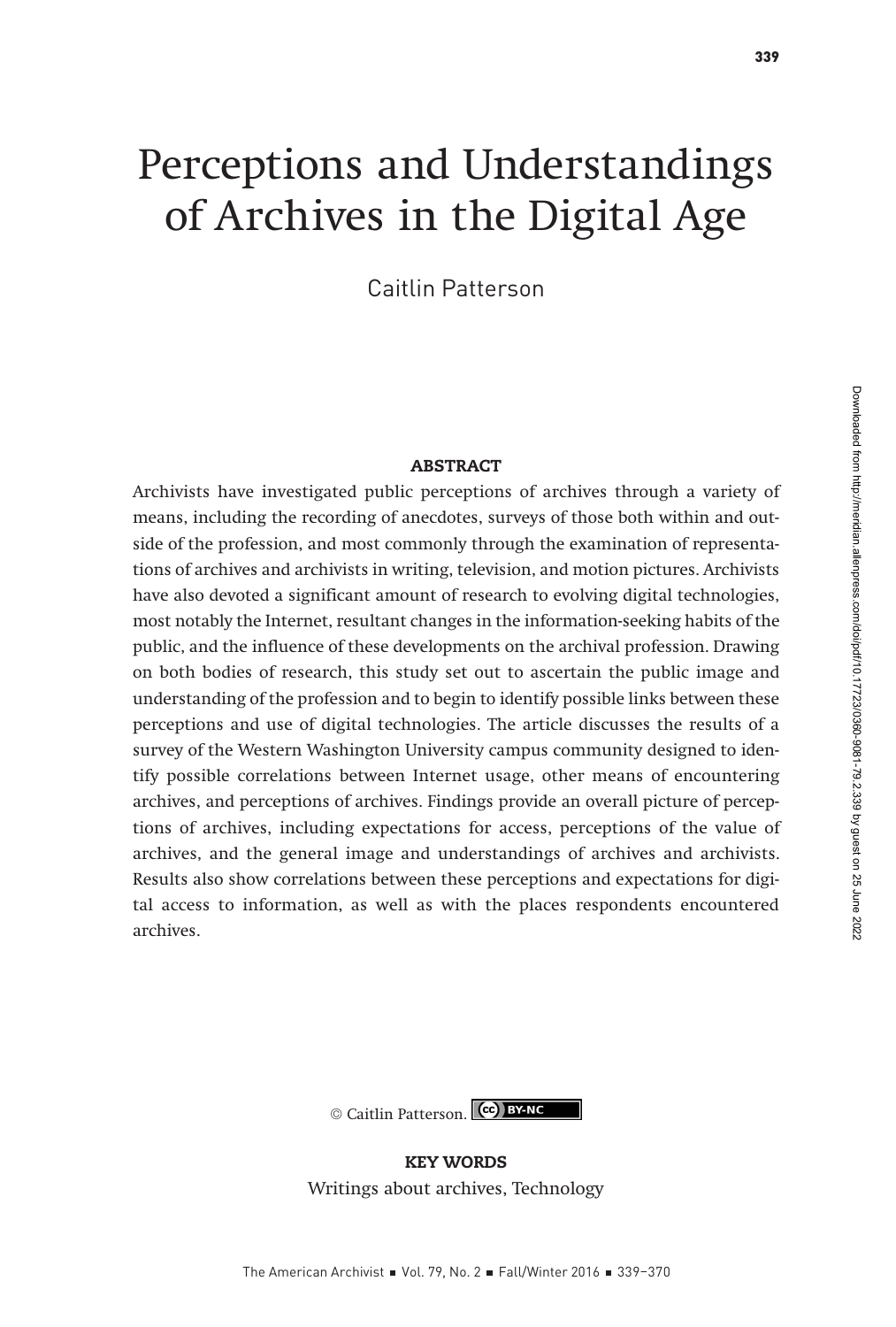What do most people imagine when they think of archives? Assuming they imagine anything at all and are not simply bewildered by the unfamiliar term they might think of a dark window we may hidden around we in term, they might think of a dark, windowless room hidden somewhere in a basement, accessed through back doors and dim stairways, piled floor to ceiling with disorganized boxes and file cabinets overfilled with old folders, messy stacks of yellowed papers, and tattered, crumbling ledgers, all with a thick coating of dust. The inhabitant of such a space might be equally odd, a shuffling, nervous sort of person, as aged as some of the papers in her care, better suited to attending to the records than to other people, partially hidden behind thick glasses and a thin veil of dust stirred up by her every movement and perhaps even shaken from her own moth-eaten clothing.

Archivists are familiar with this type of imagery through firsthand experience, studies of the portrayal of archives and archivists in the media, and even a few surveys of those outside the profession.<sup>1</sup> However, formal studies of perceptions of archives among the general public are relatively uncommon and may not provide a full understanding of how the public perceives archives or of any possible alterations in these perceptions. Rapid advances in information technology over the past few decades, key among them the Internet and the World Wide Web, have contributed to a number of changes in society.<sup>2</sup> The traditional image of archives—dark, dusty stacks filled with ancient papers—could not contrast more with the bright, new technologies of the information age. Yet, the provision of information is one of the key functions of archives and is certainly the one the public most easily recognizes. Given the recent changes in information technology, and the consequent changes in how people access, exchange, use, and think about information, it would seem reasonable to expect that the popular image of archives might also be in flux.

Going on this assumption, I set out to examine the intersection of public perceptions of archives and Internet use. To do this, I first scrutinized existing literature on perceptions of archives and archivists and the effects of Internet technology both on society as a whole and on archives in particular. I then conducted a survey through the Western Washington University email system. The results show increased expectations for the provision of information and materials online and a correlation between expectations and perceived value of archives, and they provide insights into the public's image of archives and their understandings of what archives are and do. Though this study was designed to investigate correlations between Internet usage and perceptions of archives, it also shows some of the ways exposures to archives, most notably through conducting research and through the entertainment media, may affect perceptions of archives. More generally, this study provides information on perceptions of archives and archivists held by one segment of the population.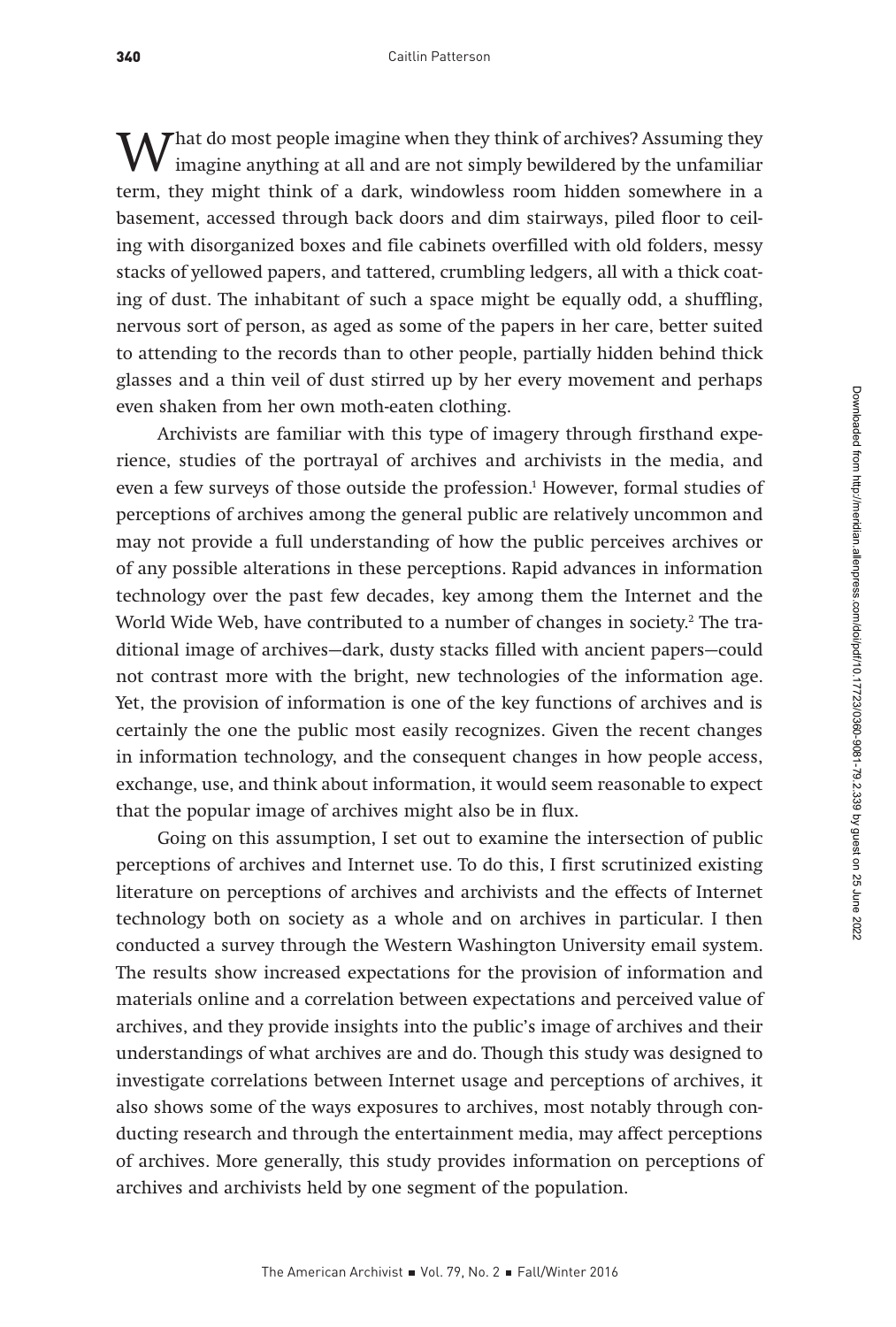#### **Traditional Stereotypes of Archives**

Arlene Schmuland gave the composite image of the fictional archivists she studied as "a middle-aged, visually impaired person in badly chosen clothing," an image she linked to a set of "specific character traits" associated with archivists.3 Key among these are intelligence, dedication, and isolation or social awkwardness. In terms of personality, Margaret Turner suggested the public imagines archivists as odd, introverted, and single.4 The lack of social interaction on the part of archivists may be seen both as a symbol and as a result of their devotion to their work. When associated with the work of history, their dedication may become heroic.<sup>5</sup> On the other hand, archivists may be viewed as territorial, possessive of their collections, or condescending toward those seeking information.<sup>6</sup>

Intelligence is seen as another crucial trait for an archivist. Archivists are expected to be well educated and inquisitive and to enjoy cultural pursuits.7 Though portrayed as intelligent, many fictional archivists are depicted as lacking influence within their organizations, or as treated with less respect than their position might be expected to garner.<sup>8</sup> In fact, a number of images of archivists suggest they are not quite worthy of respect. David Gracy wrote that the public perceives archivists as "permanently humped, moleish, aged creatures who shuffle musty documents in dust-filled stacks for a purpose uncertain."<sup>9</sup>

Dust is the most widespread and common feature of the set of stereotypes associated with archival repositories.10 The image of dust may even transfer to the personage of the archivist, as the dust itself would rub off on her in her daily work.11 In part, dust and dirt in archives help reinforce a sense of age and history.<sup>12</sup> Paul Duguid recounted a trip to the Portuguese archives in which each container he opened held "a fair portion of dust as old as the letters."13 The images of dust and dirt also suggest that archives are seldom used. Schmuland noted one striking example in which the fictional archives of the East India Company were left to rot in piles in the damp basement of the East India House, accessed through a single door rusty from disuse.<sup>14</sup> The dust and dark of basement archives may suggest other associations, such as that noted by Schmuland between archives and "death and the tomb."15

Archives also bear a resemblance to other institutions. The link between archives and libraries is fairly obvious. Notable resemblances also exist between archives and shrines, temples, and even prisons.<sup>16</sup> The out-of-the-way location of some archives, or the impressive architecture of others, combined with people's lack of knowledge about archives and the fact of closed stacks may lend a sense of intrigue. Levy and Robles wrote that to people who do not know much about archives, they may "sound grand but mysterious."17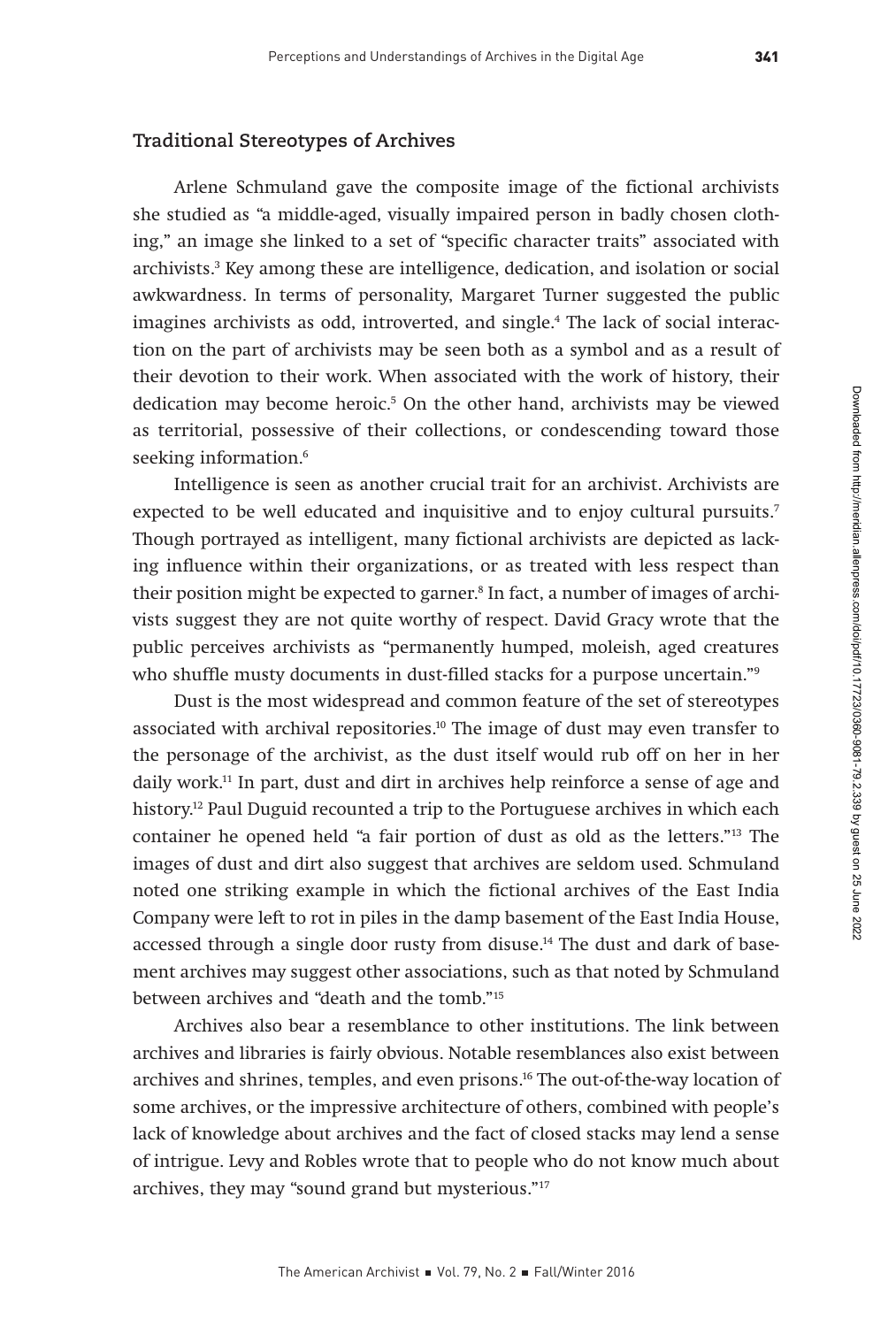The contents of archives are most commonly understood to be papers of various kinds. The public may also think of archives in terms of less tangible holdings. In fiction writing, "archives," both the records and the repository, are often "equated with history" and in certain instances, the records may be viewed as "history itself."18 In particular, archives may represent history as secrets or truth. Karen Buckley found that "invariably, in popular culture, the archival record represents the truth and the truth represents power."19

Many of the stereotypes about records speak to their value. Certainly, the most concerning stereotype about archival holdings is that they are useless, little better than trash, or, as one cartoonist put it, "a dump without seagulls."<sup>20</sup> Fortunately, signs suggest that this is not the general view among the public. In a 2000 public opinion survey commissioned by the Australia State Records Authority of New South Wales, 90% of respondents thought archives are useful, 89% saw them as valuable, and 72% saw them as interesting.<sup>21</sup>

Stereotypes serve as explanatory systems, helping people to make sense of causes and effects and making categories understandable as a whole so people do not have to understand each individual member. $^{22}$  In doing so, they draw on the features of a group that are most visible, familiar, or distinctive and may use stereotypes of other, similar groups in forming understandings of unfamiliar groups.23 Viewed as explanatory systems, archival stereotypes illustrate that, like the libraries to which they are compared, archives keep information. In fact, they are often pictured as packed with information in the form of paper, either loose, bound, or corralled in boxes. More specifically, archives keep historical information. Age and dust are the most prominent indicators of this. Archivists may personify these traits through their intelligence and their age, both of which may be represented visually through the wearing of glasses. Dust also suggests that archives are seldom used, a suggestion backed up by the outof-the-way locations of many archives. Once again, archivists may personify this through their lack of social interaction, a trait that can also be linked to their intelligence and dedication. Their passive nature and apparent dedication to work without wealth or influence explain why archivists and the institutions they oversee are unlikely to have much of either.<sup>24</sup>

#### **Online Information Seeking and What It Means for Archives**

The Internet has contributed to a range of changes in current society. A number of basic activities, from shopping to social interaction to work—"essentially everything that people do"—have shifted to online spaces.25 In 2006, 75% of American adults used computers, and nearly as many, 73%, were Internet users.26 By April 2012, 82% of American adults used the Internet, still behind the 95% of American teenagers who did so by July 2011.27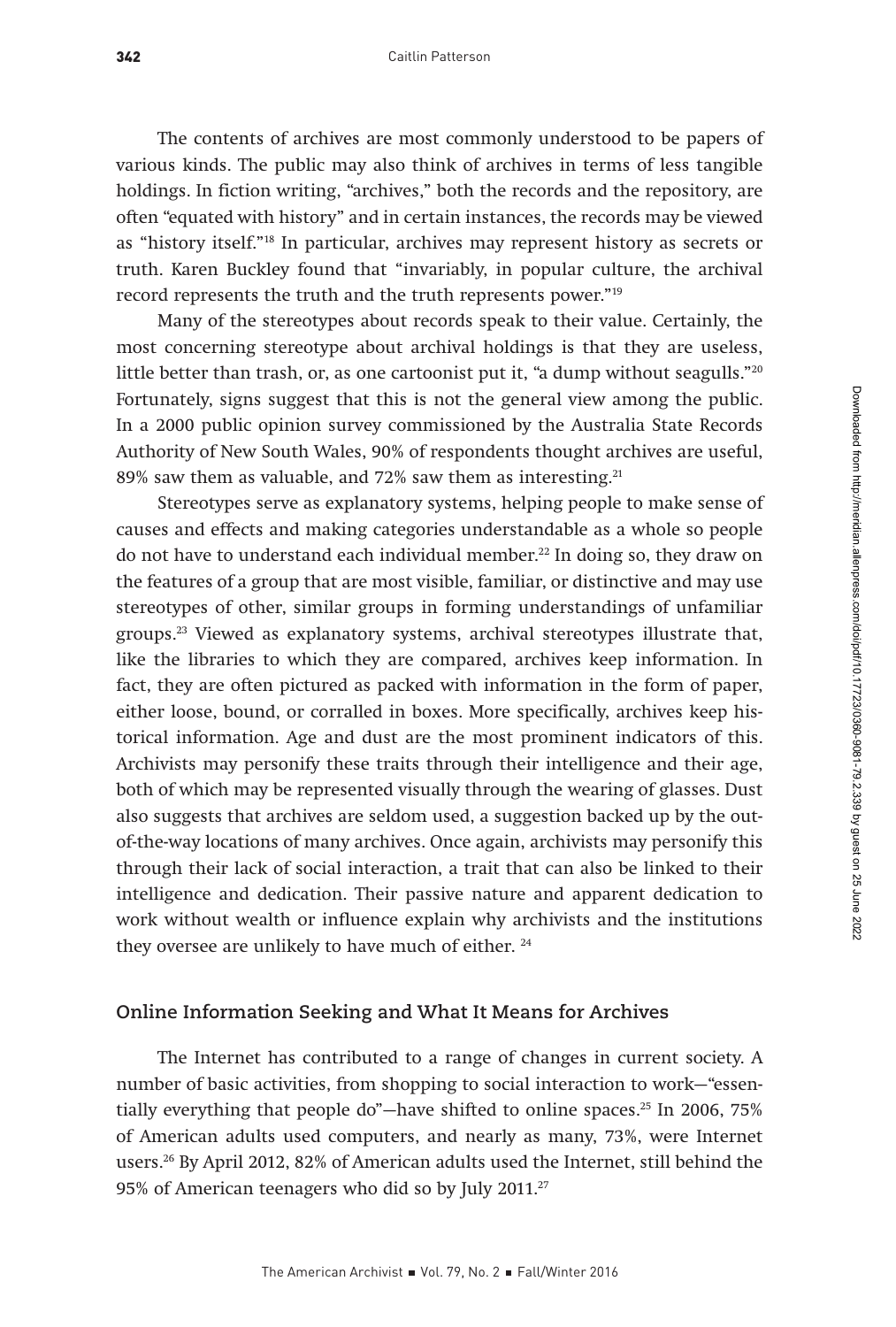One of the biggest changes brought about by the Internet was the introduction of the Web as a source of information. The Web is now the first place that many turn to fill an information need.28 Online, a person can retrieve information from the other side of the world as easily as if it were located next door, making access "independent of location."29 And he or she can get online from just about anywhere. Rather than a visit to the local library, John Palfrey and Urs Gasser wrote, research for digital natives means a Google search and a visit to Wikipedia, and most prefer their information delivered digitally rather than in print.30

Though these changes are society-wide and affect a number of institutions, they present unique challenges to archives. Archivists worry that such technologies will make archives and similar institutions obsolete. As Randall Jimerson wrote, archives may "become quaint anachronisms in a world of instant data communication, high technology, and rapid change."31 In comparison to sleek databases and search engines that quickly produce digital results, print materials and the institutions that hold them may seem more than quaint and old-fashioned, they may become inconvenient enough for people to avoid altogether. Because of the time and effort required to digitize records, archivists generally agree that most archival holdings will never be digitized.32 The ease with which they can post their own materials online and the number of materials they have posted, however, may lead members of the public to believe the archival materials they want should be there as well. Taken to the extreme, some may question, as they have of libraries, whether archives are necessary at all because they believe that all information is online, or will be soon.<sup>33</sup>

When archivists do post materials online, users may fail to recognize the hand of the archivist in the information they receive. Online researchers can "bypass" the archivist, locating and viewing finding aids and materials independently, and thus not realize the role the archivist continues to play as mediator between researchers and the materials they view.34 Archivists and other information professionals are also concerned about whether researchers are able to identify reliable information, or if they care about information quality. Many Web users do not appear to care about the source of the information they access online or whether they can trust it.35

In some ways, new information technologies, including but not limited to the Internet, may be promoting archives without the input or consent of archivists. Public use of the words "archive" and "archives" has increased in the last few decades.36 In part, this is because the need for understandable names for new digital phenomena has led to the novel use of familiar words, among them "archive(s)." With increased use comes a certain amount of increased understanding; most people recognize, for instance, that archives deal with information or things considered old or valuable.37 William Maher posited a corresponding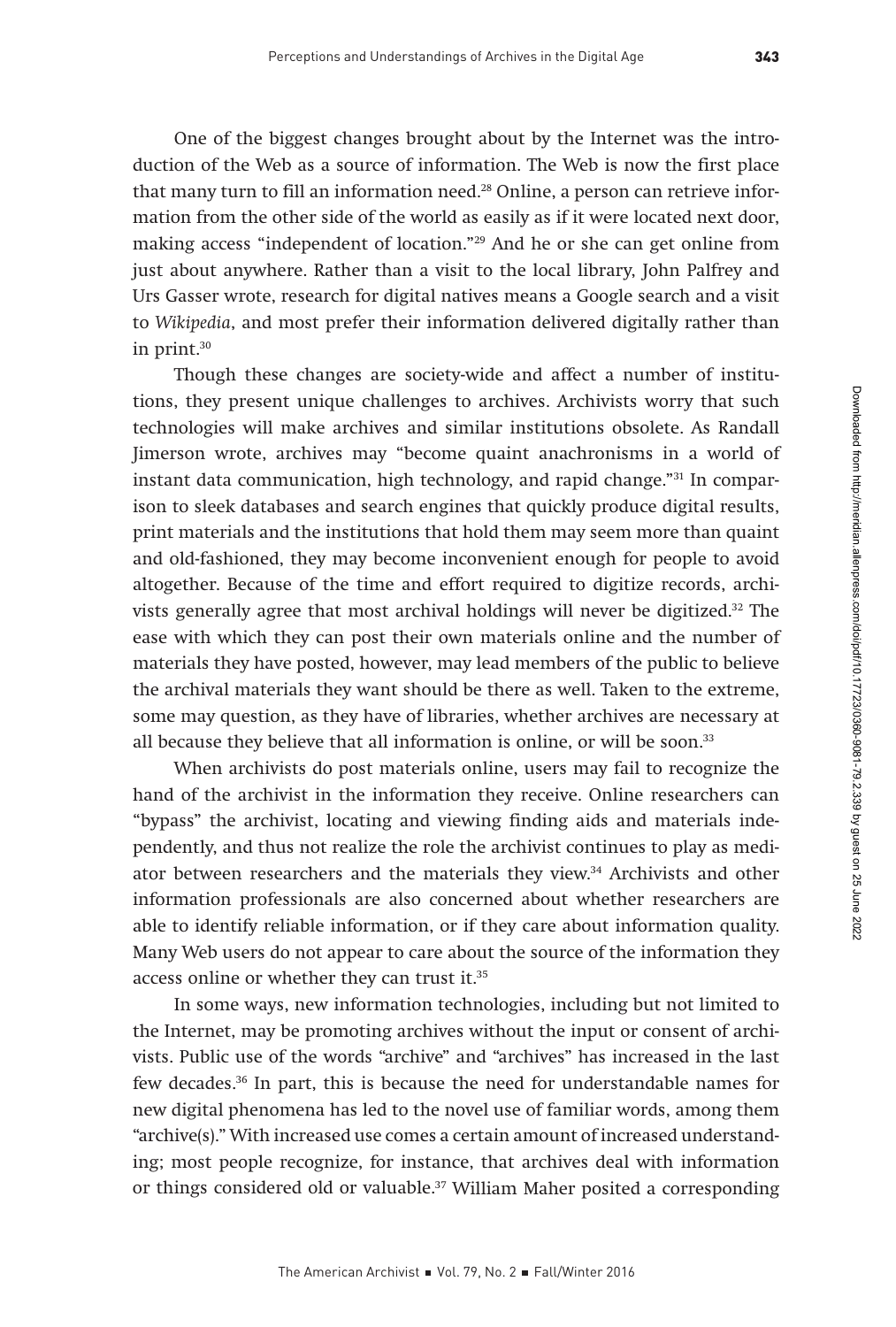increase in the value of archives, reflected in the eagerness of those outside the profession to apply the word to personal collections or databases.<sup>38</sup>

Unfortunately, this creates somewhat of an identity crisis for archives. Archivists traditionally cite three possible definitions of "archives": as the building or part of a building containing archival materials, as the records themselves, and as the institutions responsible for collecting, arranging, and preserving the records. In the past, those outside the profession used the term to refer to "any collection of documents that are old or of historical interest, regardless of how they are organized."39 Today, "archive(s)" can refer to backup data or data stored offline, the portion of a website containing older content, "virtually any collection of information," and, in the case of "archive," the action of transferring data to be stored offline.<sup>40</sup> Often, these new "archives" do not take into account provenance or the need for long-term, reliable access.<sup>41</sup> Though clearly some of these new aspects correspond to traditional ones, they raise questions about what the key characteristics and most important functions of archives are perceived to be.

## **Methodology**

Previous writings on Internet and computer technologies and the archival image suggest three main areas to examine for possible changes in perceptions of archives: expectations for access to information; definitions of archives and understandings of what they are and do; and the traditional archival stereotypes examined in previous studies of the archival image. I designed and conducted my survey with these in mind. $42$  The survey was organized into four sections. The first section collected basic demographic information. The second focused on respondents' understandings of the word "archive" and some of the influences on these understandings. The third section focused on perceptions of archives as physical spaces and institutions, of archival materials, and of archivists. The final section dealt with respondents' experience with technology and the Internet, as well as expectations regarding information. I developed an overall picture of respondents' understandings of and views on archives from the answers in the last three sections. I determined possible correlations between exposure to the Internet and computer technologies and perceptions of archives by cross-tabulating the amount of time respondents spend online, where they encounter the term "archive," and, in certain cases, their expectations for information access and how they define the word "archive" with the results of questions from sections two and three.

The relative scarcity of surveys on the public opinion of archives and the different focus of my study led me to develop most of the questions based on readings on the image of archives and the Internet. These included questions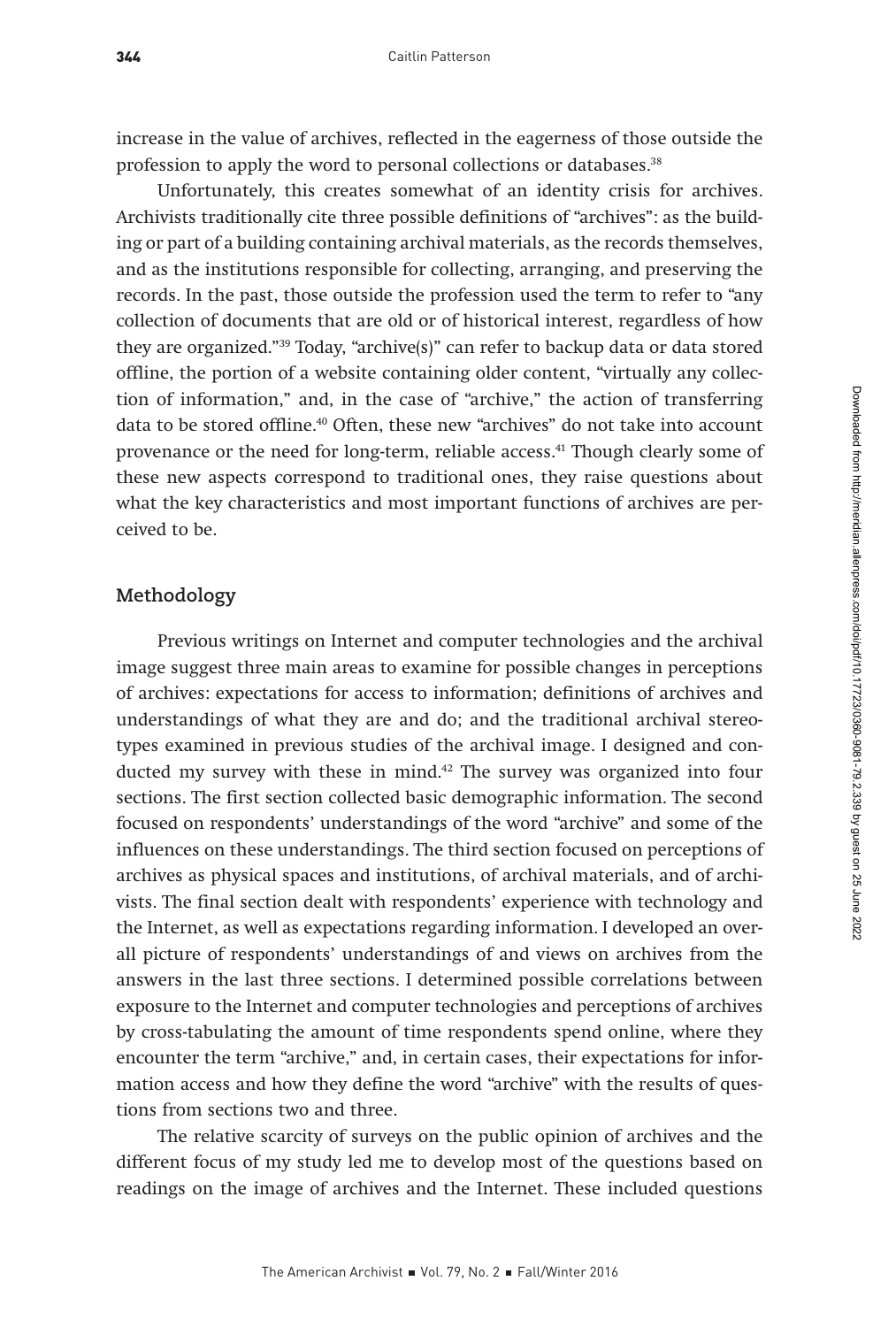on the definition respondents most often associate with archives, where they encounter archives most, and some of the written response questions. Where possible, survey questions drew on those in previous studies. For instance, the question asking respondents to select adjectives describing archives is similar to one in the telephone survey conducted for State Records, New South Wales.<sup>43</sup> However, I added options like "dusty" and "confusing" to the list of adjectives to test claims by other writers that archives are viewed as such.44 Though Levy and Robles's study on the image of archivists was based on interviews with resource allocators rather than a structured survey, the results informed my choice of adjectives offered to respondents. Levy and Robles found that resource allocators view archivists as "well educated" and "as having full command of the contents and operation of their collections" and noted an expectation of traits such as intelligence, curiosity, management and organizational skills, patience, and attention to detail.45 As in the multiple-choice question on adjectives describing archives, I included traits that I found in other writings on archivist stereotypes as well. With the exception of two traits, "resistance to change" and "possessiveness of collections," I tried to avoid including traits that would be viewed as linked with negative stereotypes of archivists, such as social awkwardness, as I suspected that many respondents would be reluctant to apply such negative stereotypes, whether or not they subscribed to them. In these cases, I generally opted to include the opposites of such traits, in this case "social skills."46

I included short-answer questions to flesh out multiple-choice questions, give respondents an opportunity to use their own words to describe archives and archivists, and gauge respondents' understandings of the profession without the aid of prewritten multiple-choice selections. These responses provided qualitative data on people's views and understandings of archives. They were also coded based on a list of common themes and traits developed from an initial reading of the responses to allow for quantitative analysis of them. To do this, I read and assigned keywords to each response signifying the themes and traits it exhibited. For instance, I noted if a response referred to archival holdings in terms of information, data, or physical materials; included possible uses of archival materials; or used "archive" as a verb to describe archival processes as a whole rather than listing them individually (see Tables 7 through 9 for a complete list). To ensure consistency, I coded each response three separate times.

I distributed a sample survey to friends and acquaintances. Their feedback resulted in the rewording of some of the questions and multiple-choice options to be more clear and concise and the addition of answer options, such as "banking information/official documents," for where people encounter the word "archive" most often.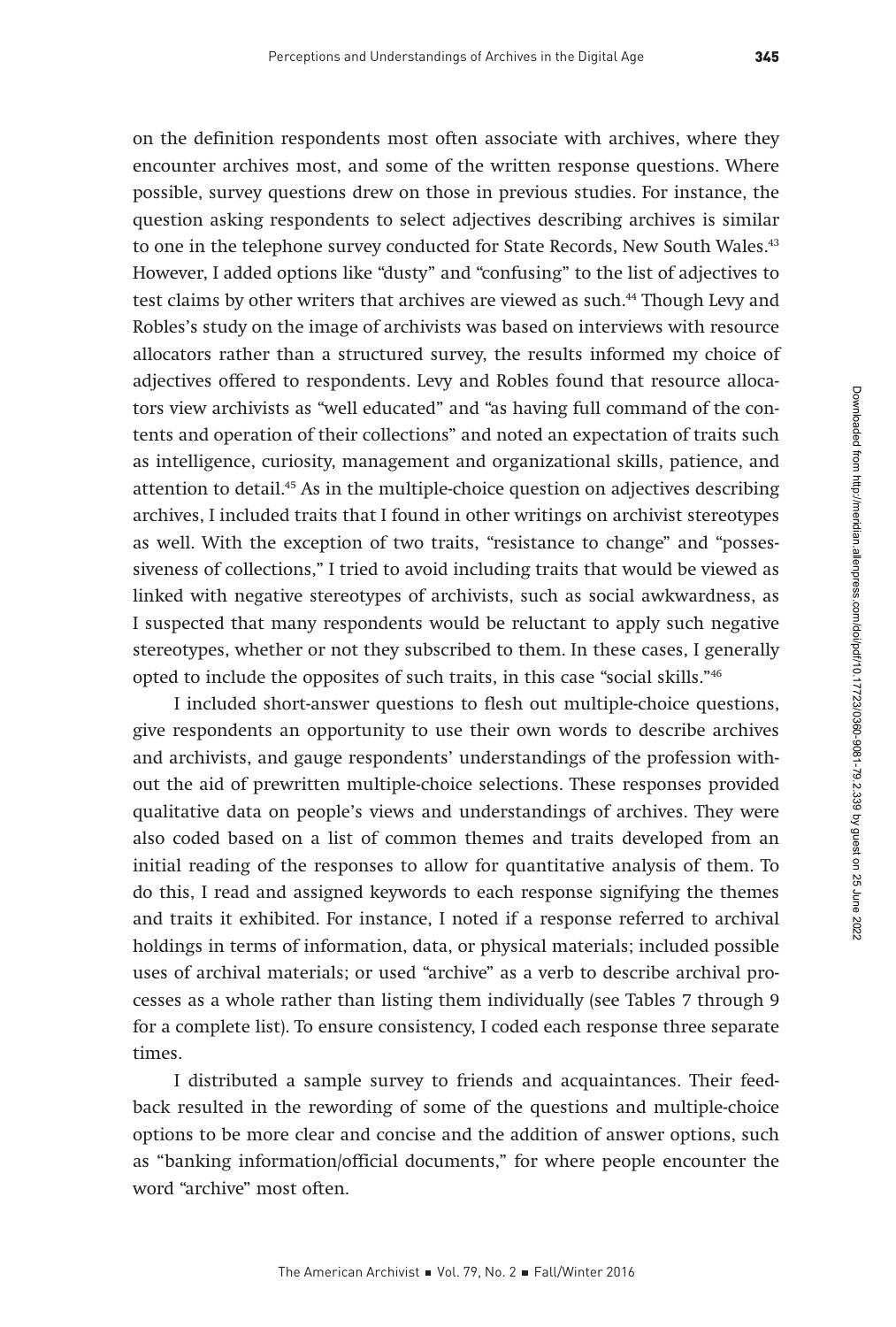I designed the survey for a population with minimal experience with archives and a great deal of familiarity with information technology. I received permission from the Western Washington University institutional review board to distribute the survey through the campus email system. I chose the Western community because members could generally be expected to fit my criteria for survey population and be easily and systematically reached for surveying.<sup>47</sup> I sent the survey out through the campus email system to a random sample selected by the Registrar's Office of 35% of the active population for spring term 2012, 4,790 potential respondents. To encourage email recipients to respond to the survey, respondents were given the opportunity to enter a drawing for one of two Amazon.com gift certificates after completing the survey. The survey received 413 full or partial responses, which is a response rate of 8.6%. A number were too incomplete to be useful, so I excluded them from analysis, which brought the number of responses down to 389 and the response rate to 8.1%.48 All percentages cited here are for those who answered a given question.

## **Limitations**

Though I hoped the prize incentive would encourage a more diverse group of respondents, some of the responses suggest that people who had previous experience with archives responded to the survey at a higher rate than those who did not have such experience. Just over 40% of respondents stated that they had visited an archives in person, and 53.2% stated they had visited an archives' website. Thus, survey responses were likely skewed toward those who had actual archival research experience and whose perceptions may have been colored by these experiences rather than, or in addition to, representations of archives from outside the profession.

While the population surveyed was largely made up of digital natives, and thus provided a good pool for testing for correlations between Internet usage and perceptions of archives, it did not represent the U.S. population as a whole. Overall, the population surveyed was younger, better educated, and likely, though the survey did not test for this, from less diverse backgrounds than the general U.S. population. The fact that most respondents were probably digital natives also limited the comparisons that could be made between those who did and did not spend time online.

Most of the questions asked respondents for their opinions; however, several asked respondents to self-report information like the amount of time spent online and where they encounter the word "archive" most often. Respondents may not always have been accurate in their answers to such questions. In some instances, responses either referred to or may have been influenced by experiences with recently developed information technologies other than the Internet.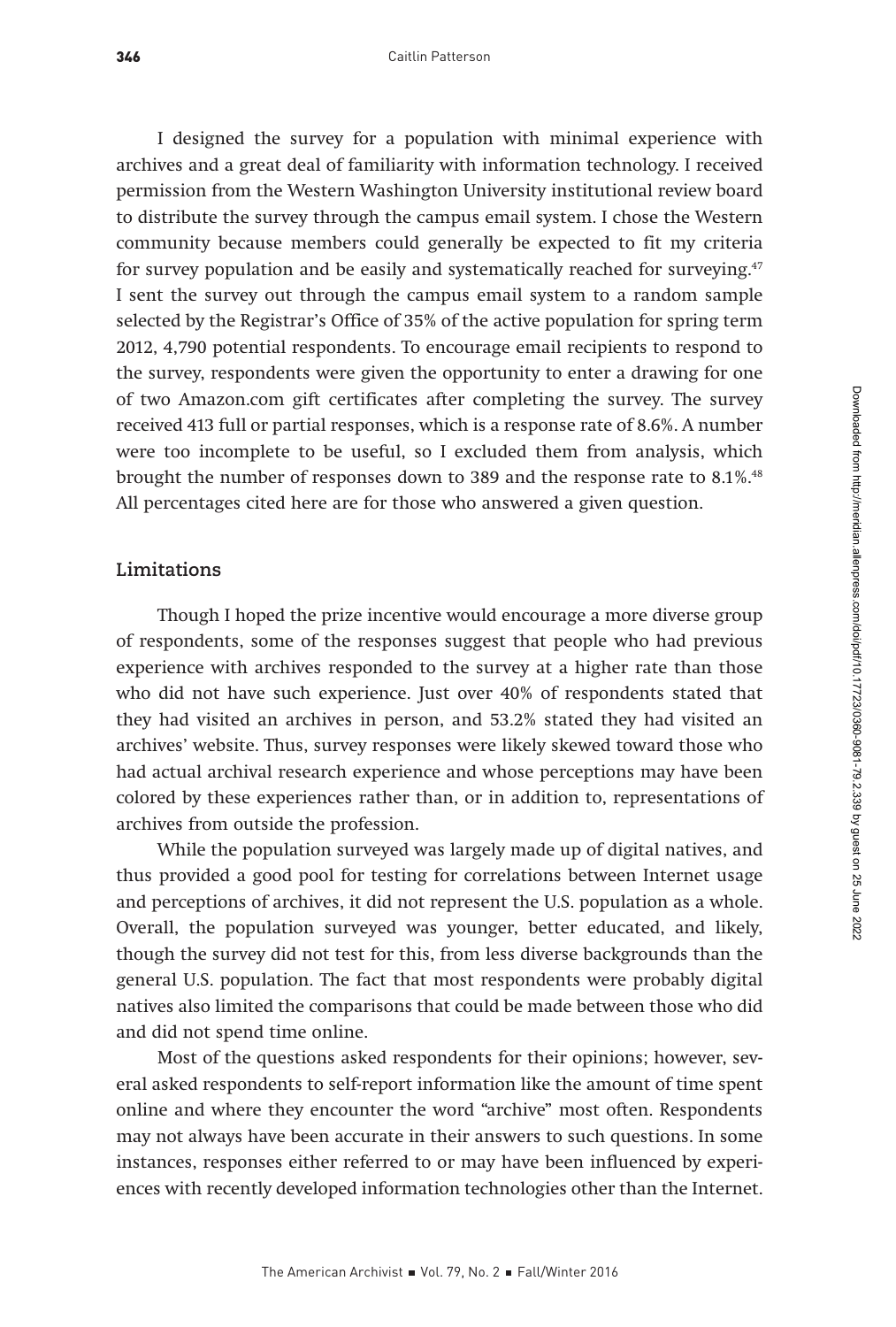Finally, though the number of responses was greater than in many other studies on perceptions of archives, many of the cross-tabulated results could not be determined to be statistically significant because of too few responses in one or more categories. Results with a confidence level of 95% (a P value less than 0.05) were considered statistically significant for this study. Responses for the multiple-choice questions contain a margin of error of no more than ±5.3%.

## **Experience with Technology**

The majority of respondents reported being very comfortable with computer technology and the Internet. Most (60.2%) consider themselves "tech savvy," while only 12.7% do not. Very few respondents (3%) reported spending less than 1 hour a day online, with the most (43.2%) reportedly spending 3 to 4 hours a day online, as shown in Table 1. Responses suggest time spent online has increased people's exposure to the word "archive" if not to actual archives. Over a third of respondents agreed or strongly agreed that they encounter the word "archive" more often online than offline, and 22.6% agreed or strongly agreed that such online encounters play a significant role in shaping their understandings of archives (see Table 2).

| Less than 1 hour  | 10  | 3.0%  |
|-------------------|-----|-------|
| 1 to 2 hours      | 95  | 28.3% |
| 3 to 4 hours      | 145 | 43.2% |
| 5 to 6 hours      | 60  | 17.9% |
| 7 to 8 hours      | 14  | 4.2%  |
| More than 8 hours | 12  | 3.6%  |

**Table 1. Hours Spent Online per Day**

## **Expectations of Archives**

Much of what archivists have noted about people's expectations for finding information online appears to hold true. Most respondents (58.9%) believe that all the information they need is already available online, and 55.8% believe it should be available. As far as these beliefs translating to expectations of archives, respondents generally expect an archives to post a website and digitized materials from its holdings online, though few expect an archives to post a Facebook page (see Table 2). While expectations of archives increase slightly among those who spend between 1 and 8 hours a day online, only those who spend less than 1 hour a day online show an appreciable difference in their expectations (see Figure 1).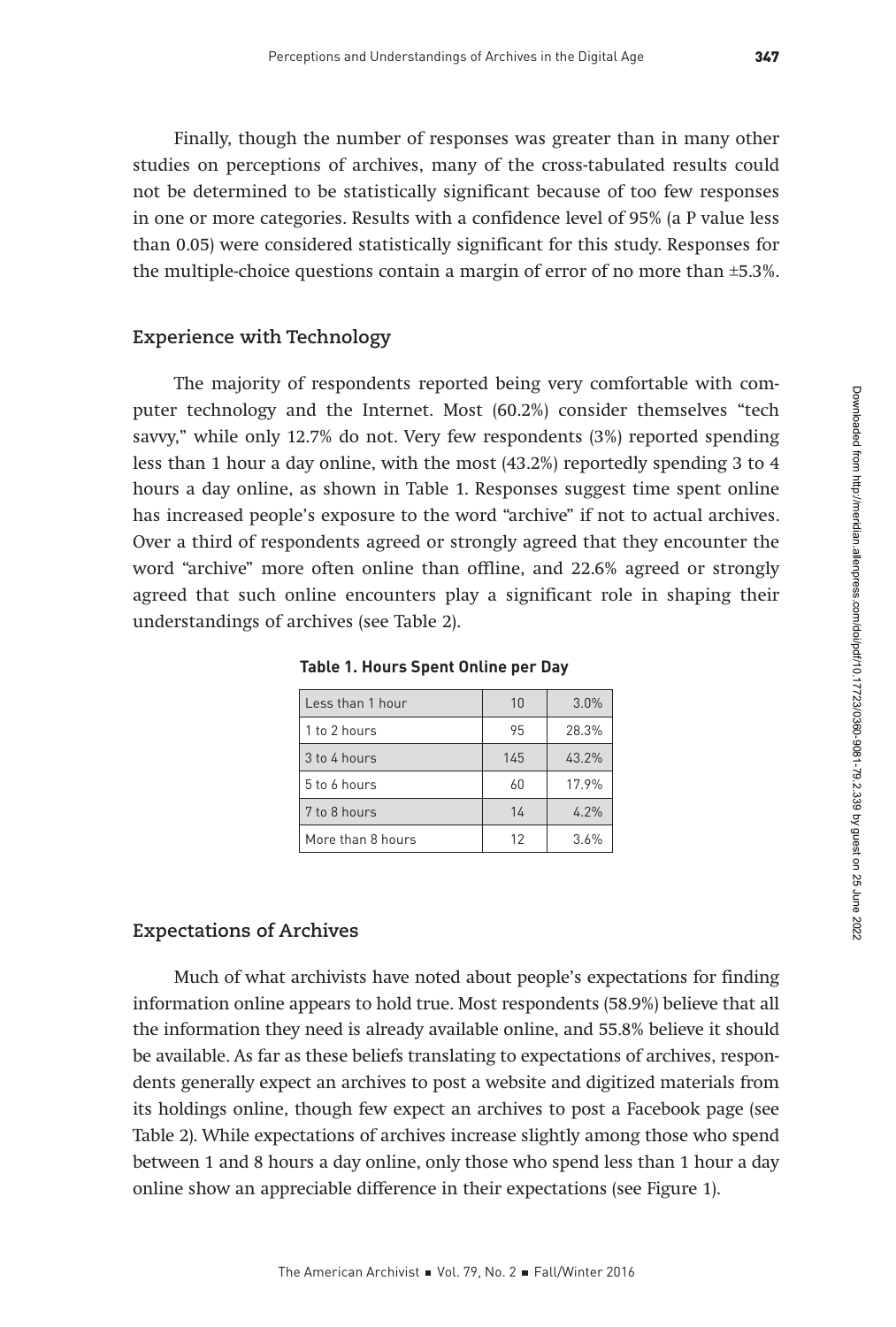|                                                                                                  | $Re-$<br>sponses |     | <b>Strongly</b><br>agree |     | Agree |     | <b>Neutral</b> |     | <b>Disagree</b> |                | <b>Strongly</b><br>disagree |
|--------------------------------------------------------------------------------------------------|------------------|-----|--------------------------|-----|-------|-----|----------------|-----|-----------------|----------------|-----------------------------|
| I consider myself very<br>"tech savvy."                                                          | 339              | 61  | 18.0%                    | 143 | 42.2% | 92  | 27.1%          | 35  | 10.3%           | 8              | 2.4%                        |
| I can find all the infor-<br>mation I need online.                                               | 338              | 52  | 15.4%                    | 147 | 43.5% | 76  | 22.5%          | 56  | 16.6%           | 7              | 2.1%                        |
| All the information I<br>need should be avail-<br>able online.                                   | 335              | 78  | 23.3%                    | 109 | 32.5% | 85  | 25.4%          | 57  | 17.0%           | 6              | 1.8%                        |
| If I cannot find the<br>information I need<br>online, I will check off-<br>line sources.         | 338              | 102 | 30.2%                    | 162 | 47.9% | 48  | 14.2%          | 20  | 5.9%            | $\overline{a}$ | 1.8%                        |
| I would expect an ar-<br>chives to have a website.                                               | 338              | 81  | 24.0%                    | 138 | 40.8% | 101 | 30.0%          | 17  | 5.0%            | 1              | 0.3%                        |
| I would expect an archives<br>to post material from<br>their holdings online.                    | 337              | 69  | 20.5%                    | 149 | 44.2% | 86  | 25.5%          | 31  | 9.2%            | $\mathfrak{D}$ | 5.9%                        |
| I would expect an<br>archives to have a<br>Facebook page.                                        | 338              | 5   | 1.5%                     | 20  | 5.9%  | 104 | 30.8%          | 124 | 36.7%           | 85             | 25.1%                       |
| I encounter the word<br>"archive" more often<br>online than off-line.                            | 338              | 29  | 8.6%                     | 87  | 25.7% | 129 | 38.2%          | 74  | 21.9%           | 19             | 5.6%                        |
| My understanding of ar-<br>chives is derived largely<br>from online encounters<br>with the term. | 337              | 15  | 4.5%                     | 61  | 18.1% | 101 | 30.0%          | 116 | 34.4%           | 44             | 13.1%                       |

**Table 2. Agreement with the Following Statements:**



FIGURE 1. This bar graph shows the percentage of respondents who agreed or strongly agreed they would expect an archives to post a website and digitized materials by time spent online.<sup>49</sup>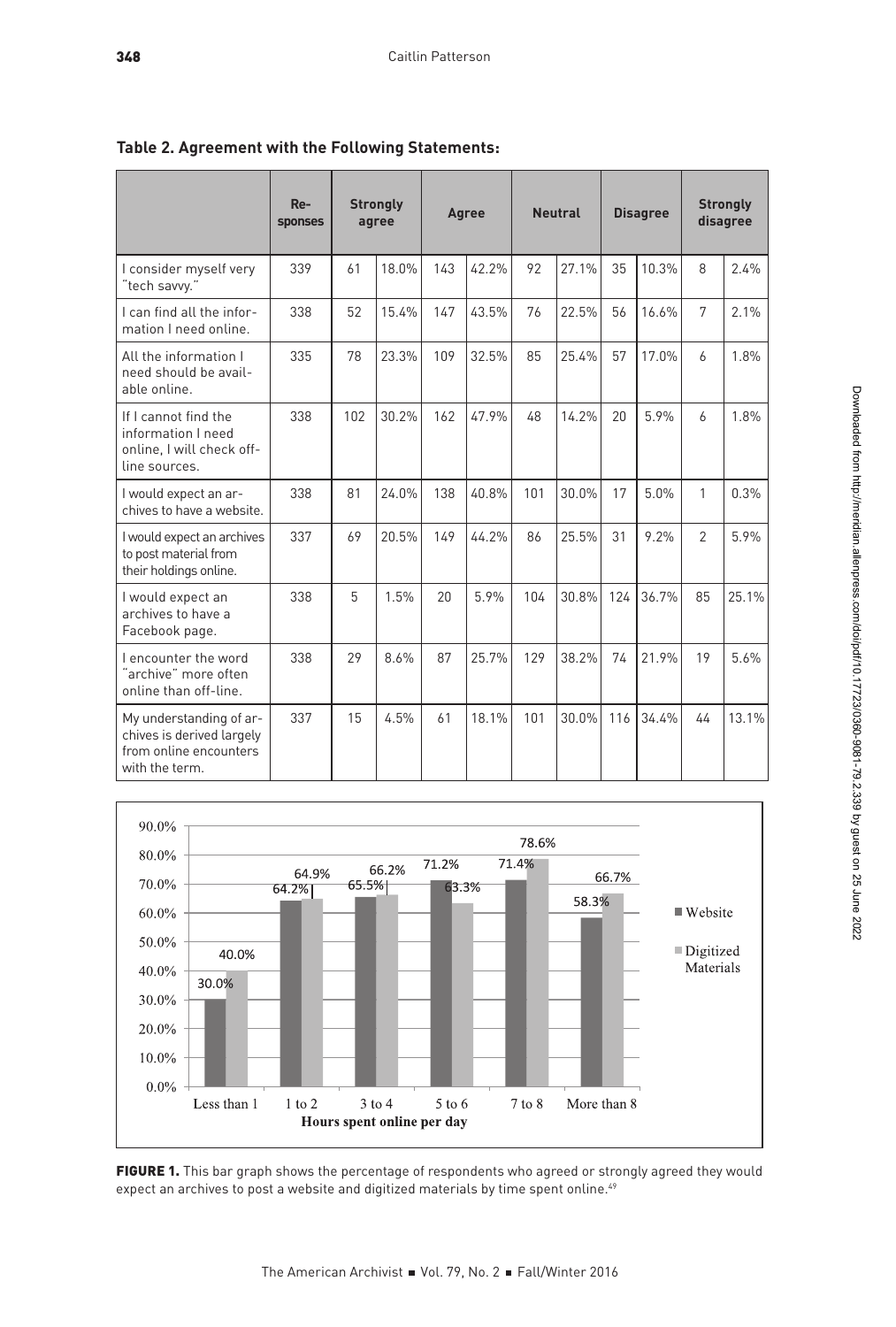# **Accessibility**

Responses suggest providing access to information or primary sources is viewed as one of the most important functions of archives. 43.5% of the descriptions of the services provided by archives and 18.1% of tasks attributed to archivists focus on the ultimate goal of providing access to materials. Respondents explained the role of archives and archivists in wording such as acquiring information, then finding "ways to organize this information so that it can be easily accessed by the public."50 Some also noted that archives do not maintain materials just for use in the present. For instance, one respondent wrote of the role of archivists as "preserving the past and the present for access in the future."51

However, when judging how accessible archives actually are, respondents were divided. While only 11.7% selected "inaccessible" to describe archives, compared to 32.3% who selected "accessible," more selected "secretive," "mysterious," or "confusing" than "welcoming" or "friendly" as can be seen in Table 3. Expectations for online access to information and selection of "accessible" as an adjective to describe archives may be related. Those who believe that they should be able to find all the information they need online selected "accessible" to describe archives less often than those who do not believe this, as illustrated in Figure 2; however, too few respondents in some of the categories made it difficult to determine whether these results are statistically significant.

| Accessible    | 110 | 32.3% | Musty          | 68             | 19.9% |
|---------------|-----|-------|----------------|----------------|-------|
| <b>Boring</b> | 39  | 11.4% | Mysterious     | 81             | 23.8% |
| <b>Bright</b> | 4   | 1.2%  | 0ld            | 175            | 51.3% |
| Clean         | 45  | 13.2% | Old-fashioned  | 70             | 20.5% |
| Confusing     | 55  | 16.1% | Organized      | 227            | 66.6% |
| Current       | 31  | 9.1%  | Popular        | 11             | 3.2%  |
| Dark          | 30  | 8.8%  | Quiet          | 106            | 31.1% |
| Disorganized  | 18  | 5.3%  | Relevant       | 92             | 27.0% |
| Dusty         | 73  | 21.4% | Secretive      | 55             | 16.1% |
| Forbidding    | 17  | 5.0%  | Unimportant    | $\overline{2}$ | 0.5%  |
| Friendly      | 19  | 5.6%  | Useful         | 203            | 59.5% |
| High Tech     | 25  | 7.3%  | <b>Useless</b> | 5              | 1.5%  |
| Historical    | 289 | 84.8% | Valuable       | 211            | 61.9% |
| Important     | 203 | 59.5% | Welcoming      | 16             | 4.7%  |
| Inaccessible  | 40  | 11.7% | Other          | 7              | 2.1%  |
| Interesting   | 143 | 41.9% |                |                |       |

|  |  | Table 3. Adjectives Selected to Describe Archives (341 responses) |  |
|--|--|-------------------------------------------------------------------|--|
|--|--|-------------------------------------------------------------------|--|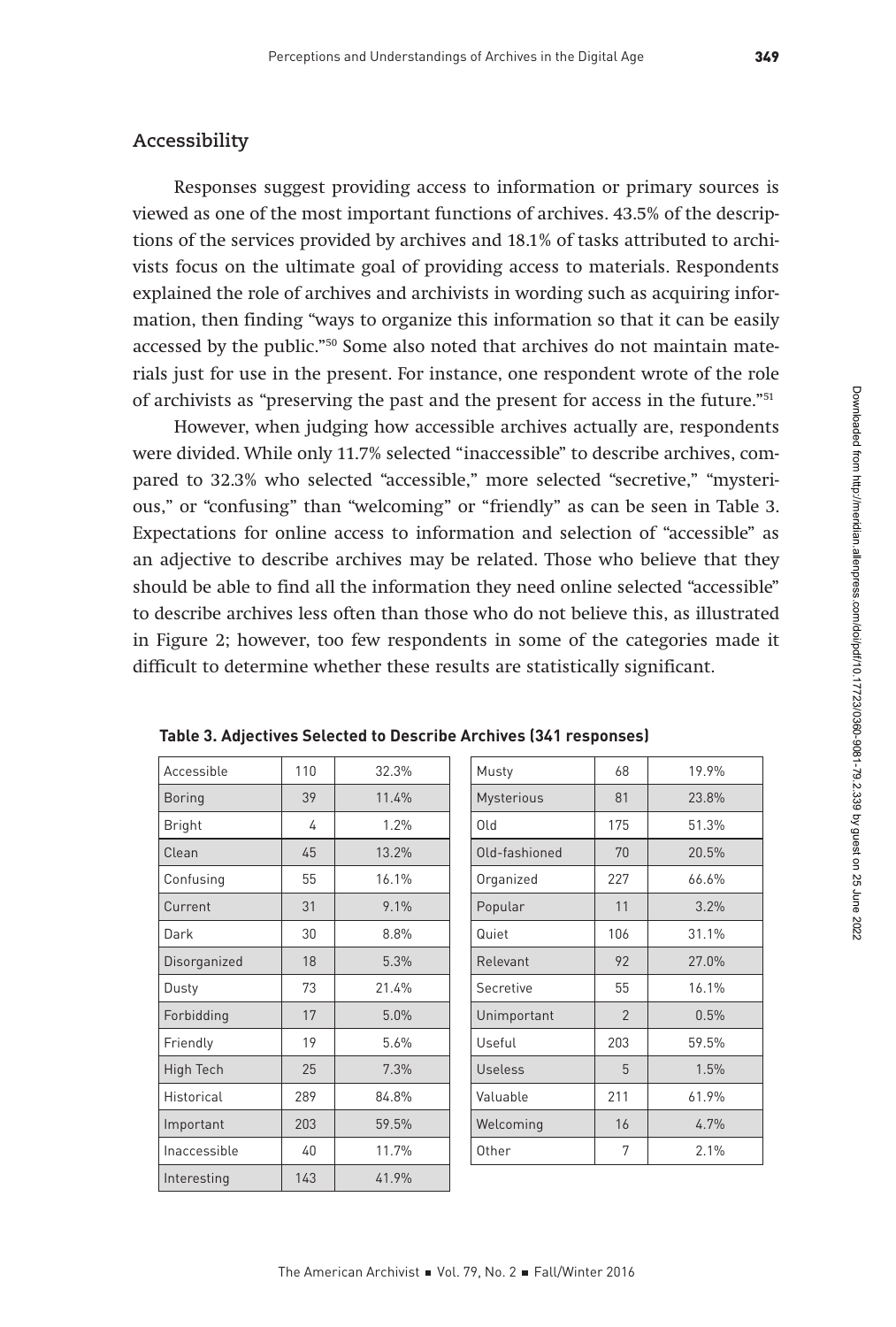

FIGURE 2. This bar graph shows the percentage of respondents who selected "accessible" as an adjective to describe archives by whether they agreed that all information they need should be online.<sup>52</sup>

Of those who had visited an archives in person, 33.1% selected "accessible," while 12.7% of this group selected "inaccessible."<sup>53</sup> Hopefully, a trip to the archives would show researchers that archives are indeed accessible; however, these results suggest this may not be the case. The written responses illustrate some possible reasons for this. One of the respondents who had visited an archives and who selected "inaccessible" as an adjective, described archives as slow and noted that they are "useful but never as streamlined or efficient as I would like."54 Others may have had disappointing customer service experiences that led them to form a poor opinion of archives' accessibility. In response to the question on the role of the archivist, one respondent wrote, "What they do when they're not giving me dirty looks for touching their things, I'm not sure. I assume it's important, because I always seem to be keeping them from something they'd much rather be doing."55

# **The Value of Archives**

Overall, respondents have a positive view of the value of archives. After "historical" and "organized," which were the two most popular adjectives chosen to describe archives, the most-selected adjectives had to do with their value. Respondents generally characterized archives as "valuable," "useful," "important," "interesting," and "relevant." Very few selected "useless" or "unimportant" (see Table 3).<sup>56</sup> In fact, 23 respondents  $(8.1\%)$  referred to the value of the materials kept by archives as the reason for their preservation and use, writing, for instance, that archives contain "documents that are saved due to their importance."57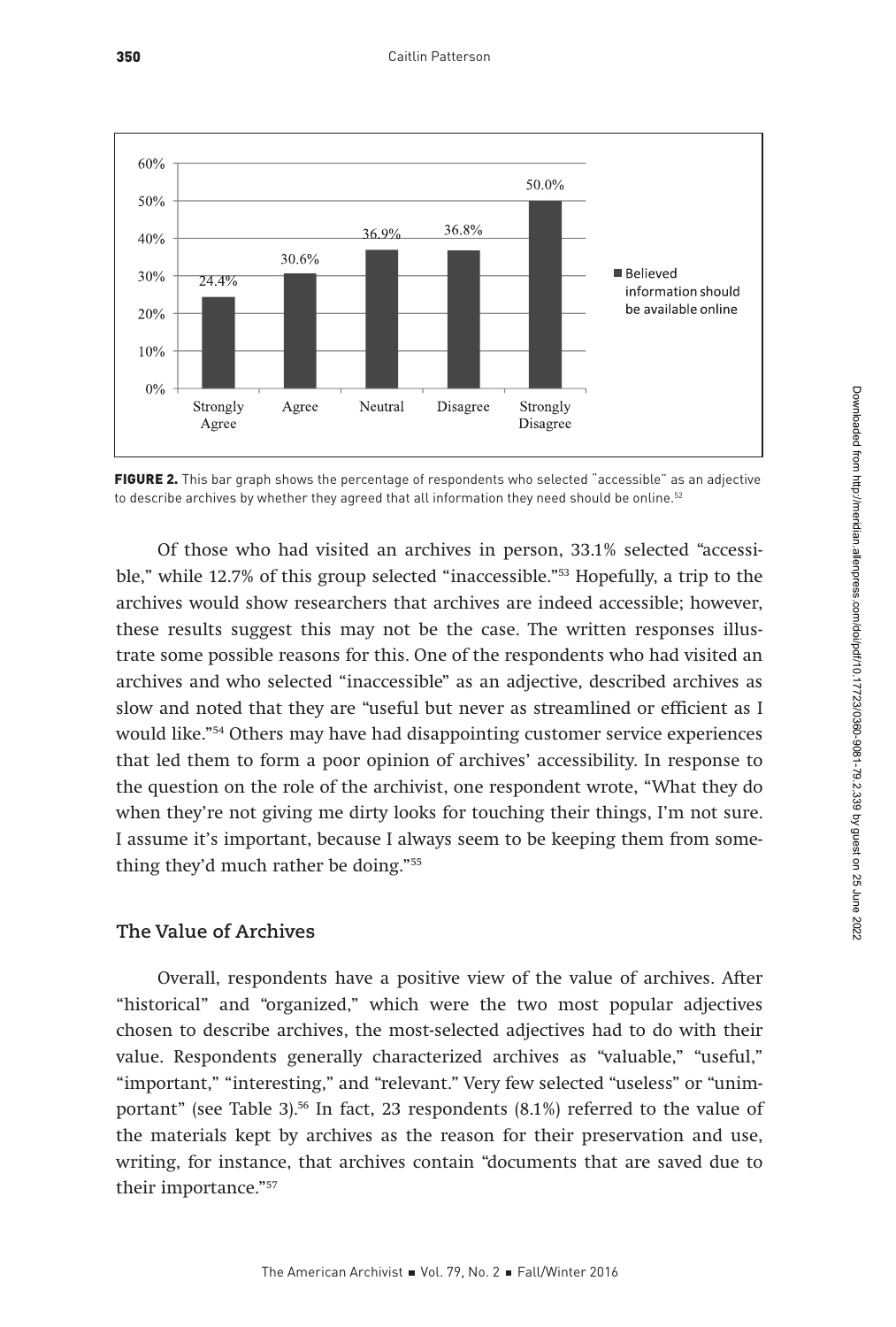Beliefs about the availability of information online show a correlation with the selection of adjectives denoting value to describe archives. Those who believe all information should be readily available online selected "boring," "unimportant," and "useless" more often and "important," "interesting," "relevant," "useful," and "valuable" less often, as shown in Table 4.

**Table 4. Percentages of Those Who Agreed with the Statement, "All the Information I Need Should Be Available Online," by the Adjectives Relating to Value They Selected to Describe Archives**<sup>58</sup>

|                      | <b>Boring</b> | Import-<br>ant | Interest-<br>ing | <b>Relevant</b> | Unim-<br>portant | <b>Useful</b> | <b>Useless</b> | Valuable |
|----------------------|---------------|----------------|------------------|-----------------|------------------|---------------|----------------|----------|
| Strongly<br>agree    | 20.5%         | 52.6%          | 26.9%            | 17.9%           | 2.6%             | 47.4%         | 5.1%           | 51.3%    |
| Agree                | 13.0%         | 61.1%          | 41.7%            | 25.9%           | 0.0%             | 57.4%         | 0.9%           | 53.7%    |
| Neutral              | 8.3%          | 59.5%          | 45.2%            | 29.8%           | $0.0\%$          | 65.5%         | 0.0%           | 65.5%    |
| <b>Disagree</b>      | 3.5%          | 68.4%          | 56.1%            | 35.1%           | $0.0\%$          | 73.7%         | 0.0%           | 80.7%    |
| Strongly<br>disagree | $0.0\%$       | 66.7%          | 66.7%            | 33.3%           | $0.0\%$          | 33.3%         | 0.0%           | 100.0%   |

# **What Is an Archives?**

As those outside the archival profession appropriate the word "archive," it seems likely that people will think increasingly of archives in nontraditional senses. To determine whether this is the case, respondents were asked to choose which definition they most often associate with the term "archive." All of the traditional definitions received more responses than those based on computer technology. The overwhelming majority chose "Documents or materials preserved for future use because of their public or historical value," as shown in Table 5.

| Table 5. Definitions Associated with the Word "Archive" (389 responses) |  |  |  |
|-------------------------------------------------------------------------|--|--|--|
|-------------------------------------------------------------------------|--|--|--|

| To store data offline                                                                            | 27  | 69%   |
|--------------------------------------------------------------------------------------------------|-----|-------|
| The building (or portion thereof) housing archival collections                                   | 31  | 8.0%  |
| Documents or materials preserved for future use because of their public or histor-<br>ical value | 262 | 67.4% |
| A file that has been transferred off the computer into long-term storage                         | 15  | 39%   |
| An organization that collects the records of individuals, families or organizations              | 28  | 7.2%  |
| The portion of a website containing older content                                                | 19  | 49%   |
| Other                                                                                            | 7   | 1.8%  |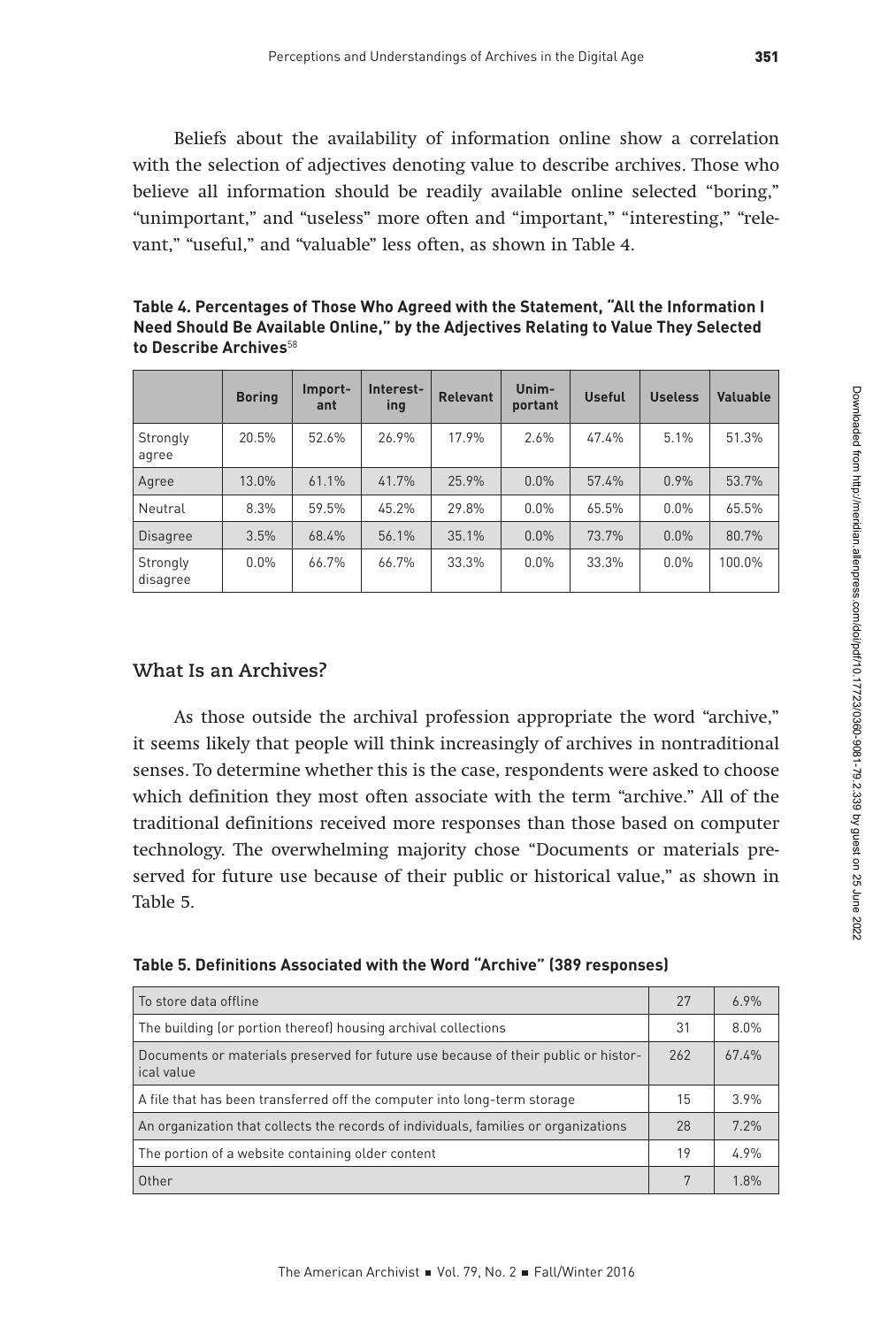Those who encounter the term while browsing online were most likely to select the definition of "archive" as a portion of a website, with 17.3%, nearly three times the rate of the next closest group, choosing this definition. This group also selected the other computer-technology-driven definitions at relatively high rates. However, even among this group, the most popular definition was "materials preserved for future use" (see Table 6).

|                             | <b>Building</b> |       |     | <b>Materials</b> | Organiza-<br>tion |       |    |       |                |       | Verb (stor-<br>ing data) |       | <b>File stored</b><br>offline |  |  |  | Part of<br>website |  |
|-----------------------------|-----------------|-------|-----|------------------|-------------------|-------|----|-------|----------------|-------|--------------------------|-------|-------------------------------|--|--|--|--------------------|--|
| Movies/TV/<br>Fiction       | 6               | 16.7% | 22  | 61.1%            | 5                 | 13.9% | 1  | 2.8%  | 0              | 0.0%  | $\mathbf{0}$             | 0.0%  |                               |  |  |  |                    |  |
| Doing<br>research           | 10              | 5.0%  | 149 | 74.1%            | 15                | 7.5%  | 15 | 7.5%  | $\Delta$       | 2.0%  | 6                        | 3.0%  |                               |  |  |  |                    |  |
| The news                    | 1               | 16.7% | 3   | 50.0%            | 1                 | 16.7% | 1  | 16.7% | 0              | 0.0%  | $\mathbf{0}$             | 0.0%  |                               |  |  |  |                    |  |
| <b>Browsing</b><br>online   | 3               | 5.8%  | 31  | 59.6%            | $\Omega$          | 0.0%  | 5  | 9.6%  | 3              | 5.8%  | 9                        | 17.3% |                               |  |  |  |                    |  |
| Banking/of-<br>ficial docs. | $\mathfrak{p}$  | 8.3%  | 14  | 58.3%            | 4                 | 16.7% | 1  | 4.2%  | 3              | 12.5% | $\mathbf{0}$             | 0.0%  |                               |  |  |  |                    |  |
| Don't re-<br>member         | 3               | 7.9%  | 26  | 68.4%            | $\overline{2}$    | 5.3%  | 3  | 7.9%  | $\overline{2}$ | 5.3%  | $\overline{2}$           | 5.3%  |                               |  |  |  |                    |  |
| Other                       | 6               | 18.8% | 17  | 53.1%            | 1                 | 3.1%  | 1  | 3.1%  | 3              | 9.4%  | $\overline{2}$           | 6.3%  |                               |  |  |  |                    |  |

**Table 6. Definitions Associated with the Word "Archive" by Where Respondents Encounter the Word "Archive" Most Often**<sup>59</sup>

In terms of what archives and archivists do, respondents focused heavily on storage, preservation, organization, and accessibility. They most commonly associate providing access with archives, with 43.5% mentioning it in their descriptions, as can be seen in Table 7.

Responses varied a little more in ascribing tasks to archivists, which included the organization of materials or information, the overall management of archives or the materials therein, helping researchers to locate and understand materials, providing general access to the contents of archives, acquiring materials for archives, preserving archival holdings, appraising potential holdings, storing materials, and describing holdings (see Table 8). Eleven respondents (3.9%) simply used "archive" as a verb to describe the activities of archivists.

When asked about the materials kept by archives, 19.7% of respondents suggested that archives keep published sources such as books or periodicals that would be more appropriately held by a library (see Table 9). However, 52.1% listed the sorts of unique materials that archivists would consider within their purview, either in general terms such as records or documents, or specific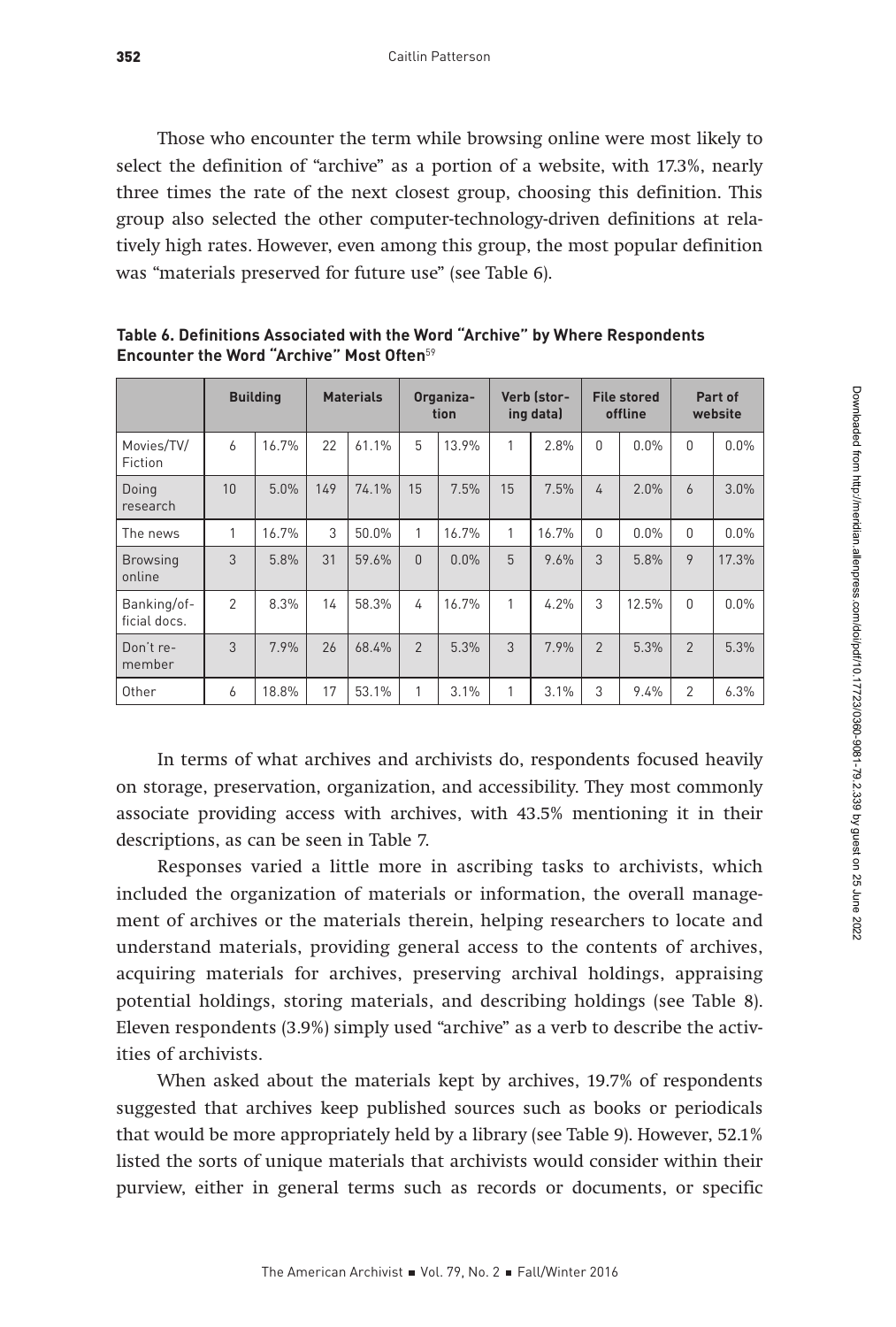| Described archival services in terms of acquisition of holdings                                       | 9              | 3.3%  |
|-------------------------------------------------------------------------------------------------------|----------------|-------|
| Described archival services in terms of description of holdings                                       | 5              | 1.8%  |
| Described archival services in terms of discovery of materials or information                         | $\overline{2}$ | 0.7%  |
| Described archival services in terms of management of archives and holdings                           | $\mathbf{1}$   | 0.4%  |
| Described archival services in terms of organization of holdings                                      | 28             | 10.1% |
| Described archival services in terms of preservation of holdings                                      | 25             | 9.1%  |
| Described archival services in terms of providing access to holdings                                  | 120            | 43.5% |
| Described archival services in terms of providing assistance                                          | 15             | 5.4%  |
| Described archival services in terms of storage of materials                                          | 69             | 25.0% |
| Described archival services in terms of study of holdings                                             | 1              | 0.4%  |
| Related archival services to their needs as researchers                                               | $\mathbf{1}$   | 0.4%  |
| Related archives to another profession (other than libraries)                                         | 1              | 0.4%  |
| Related archives to libraries                                                                         | $\overline{4}$ | 1.5%  |
| Described archival holdings in terms of data                                                          | 26             | 9.4%  |
| Described archival holdings in terms of information                                                   | 104            | 37.7% |
| Described archival holdings in terms of physical materials                                            | 80             | 29.0% |
| Described archival services in terms of intangible objects (e.g., knowledge, win-<br>dow to the past) | 14             | 5.1%  |
| Referred to age when describing archival holdings                                                     | 35             | 12.7% |
| Referred to the duration for which archival materials were kept                                       | $\mathbf{1}$   | 0.4%  |
| Referred to the evidentiary nature of archival holdings                                               | 3              | 1.1%  |
| Referred to specific uses for archival materials in their descriptions                                | 19             | 6.9%  |
| Referred to specific user groups in their descriptions                                                | 7              | 2.5%  |
| Referred to history in their descriptions                                                             | 49             | 17.8% |
| Included computer technology in their descriptions of archival services                               | 12             | 4.3%  |
| Referred to archives as a physical location                                                           | 9              | 3.3%  |
| Included a judgment of the value of archives                                                          | 72             | 26.1% |
| Included anecdotes/personal experiences/other commentary in their descriptions                        | 21             | 7.6%  |
| Used "archive" as a verb                                                                              | $\mathbf{1}$   | 0.4%  |
| Stated they were unsure of the services provided by archives                                          | 13             | 4.7%  |
|                                                                                                       |                |       |

#### **Table 7. Written Descriptions of Services Provided by Archives (276 responses)**

types and content such as birth certificates or records pertaining to lawsuits. Forty-seven (16.5%) listed both archival and nonarchival materials.<sup>60</sup> Though the majority of respondents listed traditional, paper-based materials as examples of what archives keep, some listed other types of media. These include audio and video recordings, "servers with data in them," databases, software, and "early computers/video games."61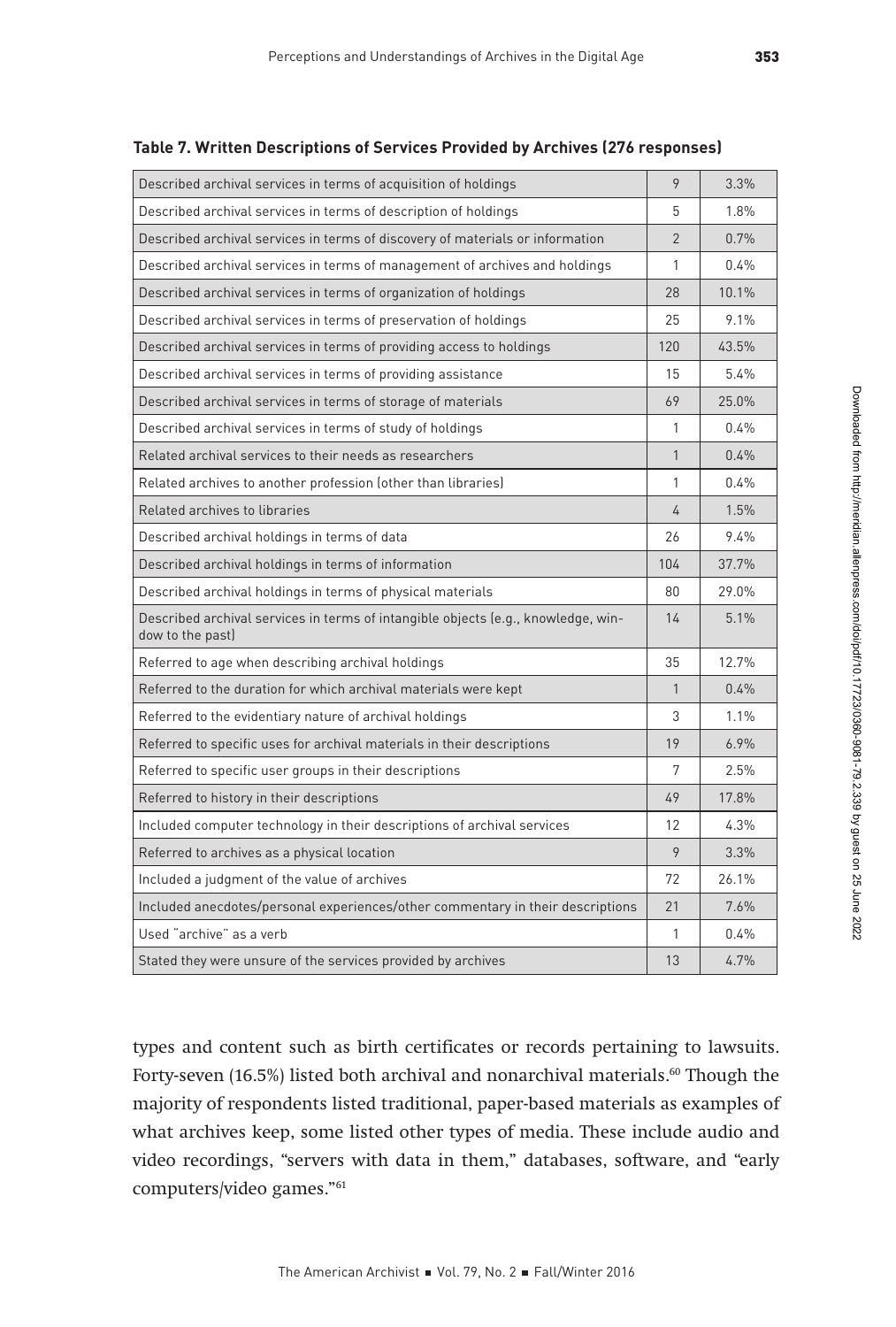| Described archivist's role in terms of acquisition of holdings                                           | 45             | 16.0% |
|----------------------------------------------------------------------------------------------------------|----------------|-------|
| Described archivist's role in terms of appraisal of holdings                                             | 21             | 7.4%  |
| Described archivist's role in terms of description of holdings                                           | 20             | 7.1%  |
| Described archivist's role in terms of discovering materials or information                              | 16             | 5.7%  |
| Described archivist's role in terms of gatekeeping                                                       | 13             | 4.6%  |
| Described archivist's role in terms of management of archives or holdings                                | 56             | 19.9% |
| Described archivist's role in terms of organization of holdings                                          | 156            | 55.3% |
| Described archivist's role in terms of outreach                                                          | 4              | 1.4%  |
| Described archivist's role in terms of preservation of holdings                                          | 44             | 15.6% |
| Described archivist's role in terms of providing access to holdings                                      | 51             | 18.1% |
| Described archivist's role in terms of providing assistance                                              | 53             | 18.8% |
| Described archivist's role in terms of soliciting donations                                              | $\overline{2}$ | 0.7%  |
| Described archivist's role in terms of storage of holdings                                               | 21             | 7.4%  |
| Described archivist's role in terms of studying holdings                                                 | 10             | 3.5%  |
| Described archivist's role in terms of their needs as researchers                                        | $\mathbf{1}$   | 0.4%  |
| Referred to the specialized knowledge of archivists                                                      | 27             | 9.6%  |
| Related archivists to librarians                                                                         | 17             | 6.0%  |
| Related archivists to another profession                                                                 | 28             | 9.9%  |
| Described the personality of archivists                                                                  | 10             | 3.5%  |
| Described what archivists act on as the archives                                                         | 49             | 17.4% |
| Described what archivists act on as data                                                                 | 23             | 8.2%  |
| Described what archivists act on as information                                                          | 67             | 23.8% |
| Described what archivists act on as physical materials                                                   | 94             | 33.3% |
| Described what archivists act on in terms of intangible objects (e.g., knowledge,<br>window to the past) | 13             | 4.6%  |
| Referred to the age of the holdings                                                                      | 68             | 24.1% |
| Included computer technology in their descriptions                                                       | 13             | 4.6%  |
| Used "archive" as a verb                                                                                 | 11             | 3.9%  |
| Included a value judgment of archives/archivists                                                         | 15             | 5.3%  |
| Included anecdotes/personal experiences/other commentary in their descriptions                           | 11             | 3.9%  |
| Stated they were unsure of the role of archivists                                                        | 11             | 3.9%  |

**Table 8. Written Descriptions of the Role of an Archivist (282 responses)**

## **Archives Stereotypes**

Responses did contain the archival stereotypes discussed earlier. However, while many respondents chose adjectives associated with archival stereotypes, these were less popular than "historical" and "organized" and, for the most part, those adjectives having to do with the value of archives, as can be seen in Table  $3.^{62}$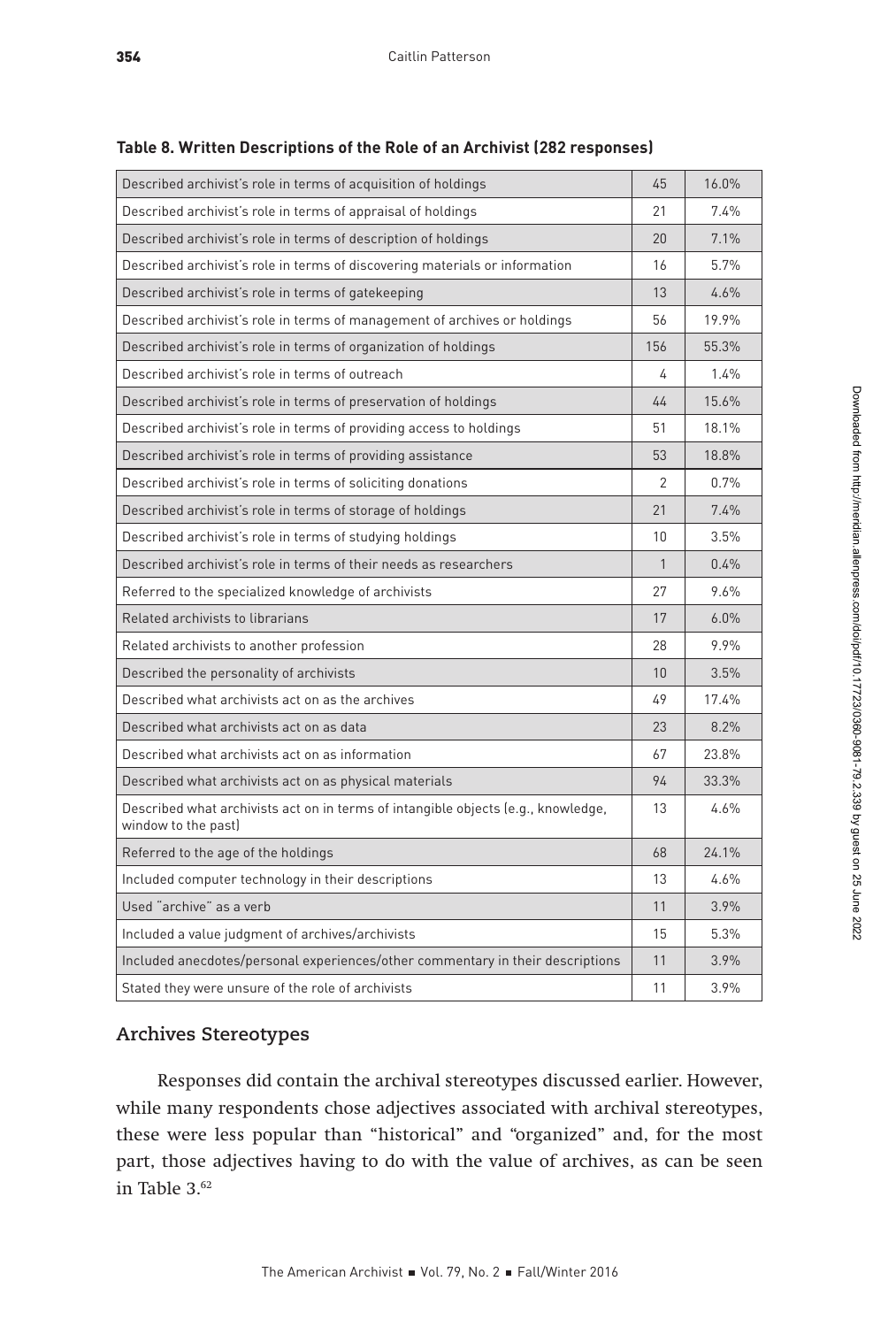| Described archival holdings as data                                                                     | 36             | 12.7% |
|---------------------------------------------------------------------------------------------------------|----------------|-------|
| Described archival holdings as information                                                              | 91             | 32.0% |
| Described archival holdings as physical materials                                                       | 150            | 52.8% |
| Described archival holdings in terms of intangible objects (e.g., knowledge, win-<br>dow to the past)   | 9              | 3.2%  |
| Gave examples of original, unpublished works in their descriptions                                      | 148            | 52.1% |
| Gave examples of published works in their descriptions                                                  | 56             | 19.7% |
| Gave specific examples of types of records kept by archives                                             | 52             | 18.3% |
| Included computer technology in their descriptions of archival materials                                | 22             | 7.7%  |
| Noted the types of records kept by archives could vary                                                  | 35             | 12.3% |
| Described archival records as no longer in use                                                          | 11             | 3.9%  |
| Described the types of information contained in archival records                                        | 29             | 10.2% |
| Described materials in terms of their age                                                               | 57             | 20.1% |
| Referred to specific uses for archival materials in their descriptions                                  | 3              | 1.1%  |
| Referred to the duration for which archival materials were kept                                         | 1              | 0.4%  |
| Referred to the evidentiary nature of archival holdings                                                 | $\overline{2}$ | 0.7%  |
| Referred to history in their descriptions                                                               | 52             | 18.3% |
| Referred to the quantity of materials held by archives                                                  | 25             | 8.8%  |
| Referred to the fact materials were kept by archives as a defining characteristic of<br>those materials | 17             | 6.0%  |
| Referred to the physical location of archives                                                           | 7              | 2.5%  |
| Included a value judgment of archives                                                                   | 23             | 8.1%  |
| Related archival materials to their needs as researchers                                                | 11             | 3.9%  |
| Included anecdotes/personal experiences/other commentary in their descriptions                          | 11             | 3.9%  |
| Stated they were unsure of the type of materials kept by archives                                       | 5              | 1.8%  |

**Table 9. Written Descriptions of Archives' Holdings (284 responses)**

The traditional stereotypes were also evident in written responses. One respondent trying to explain the role of archivists wrote, "I don't know what they do in there honestly . . . be mysterious?"<sup>63</sup> Though only 2 respondents included "dust" in their descriptions, 113 included the age of archival materials, describing them as "old data/records/stuff" or even "medieval texts."64 One respondent wrote of the services provided by archives:

I imagine an older person, sitting at a desk doing a crossword puzzle in the sub-sub basement of an old building most don't know the use for. When you approach the desk, they hand you a torch without looking up and say something like, "3 doors down, first on the left. Oh, and don't disturb the bats."65

Another respondent imagined archives as similar to the warehouse pictured at the end of Indiana Jones and the Raiders of the Lost Ark, while yet another pictured "a big warehouse with many isles [sic] of alphabetized file cabinets."66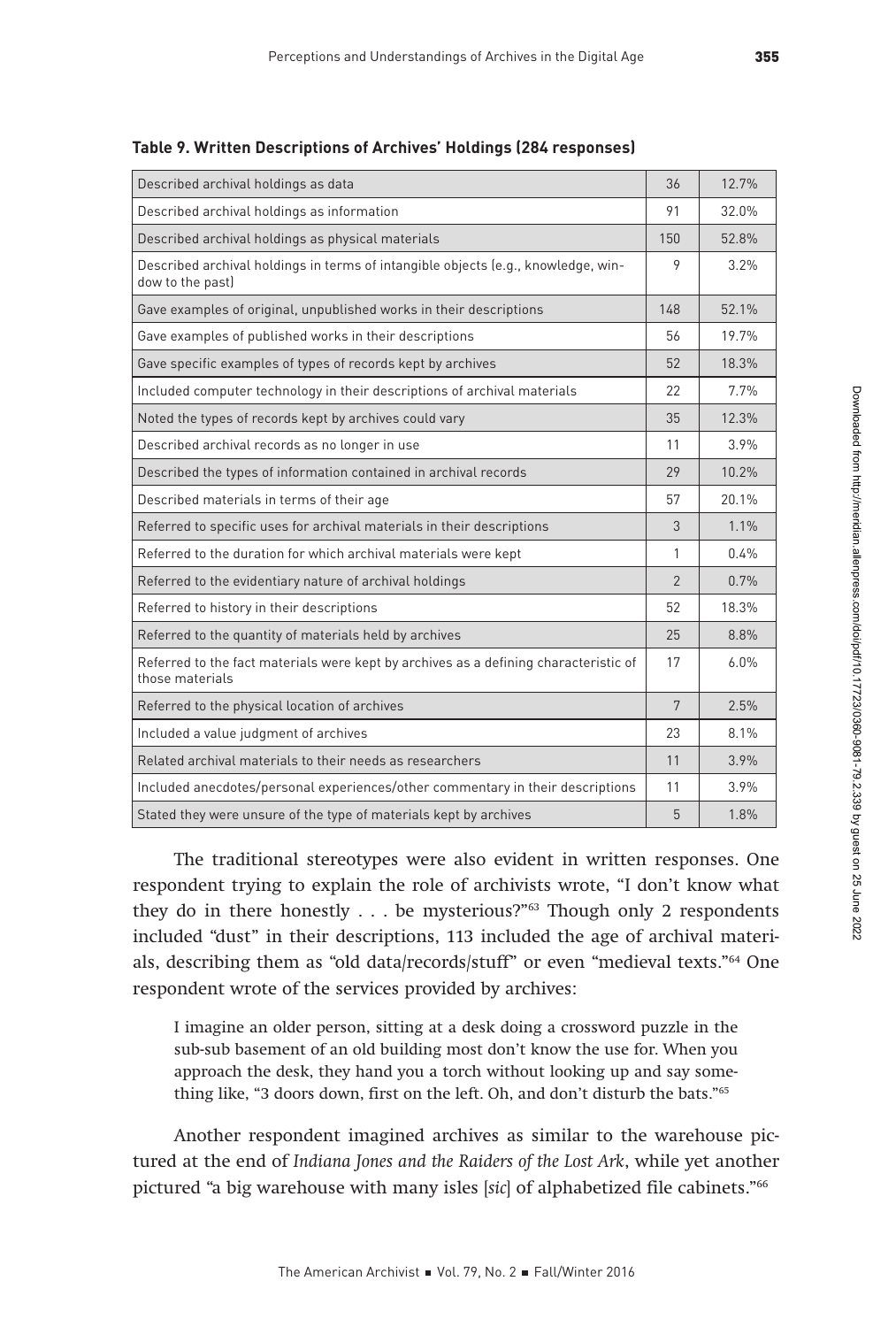Where people encounter archives may be influencing the stereotypes they associate with them. The relationship was most clear among those who encounter archives in TV, movies, and fiction. This group selected adjectives associated with traditional stereotypes, such as "dark," "mysterious," "musty," "old-fashioned," and "quiet," at the highest rates, as shown in Table 10. Fiction, either written or televised, may also have influenced respondents' understandings subconsciously. One respondent, who could not remember where he encountered the term "archive" most, wrote that the contents of archives are "mostly fantastic things, like obscure information that leads to solving a murder case or uncovering a villain's weakness."67

Except for "old" and "forbidding," those who encountered archives while conducting research selected adjectives associated with the traditional archival stereotypes at a lower rate than those who encountered archives in the entertainment media. They selected "friendly," "welcoming," and "high tech" more often by a small margin, but also selected "confusing" at the highest rate (see Figure 3). The fact that some of these stereotypes persist in this group suggests that archivists themselves may be inadvertently helping to promote them. For instance, one respondent described a trip to an archives in which the reference room was "spacious," but the stacks were "super forboding [sic], dimly lit and extremely confusing."<sup>69</sup>

Those who encountered "archive" most often online also seem divided. In comparison to the other two groups analyzed here, they selected adjectives associated with traditional archival stereotypes at median or lower rates. However, they also selected adjectives that might be linked to an alternate understanding of archives, such as "current," "high tech," or "welcoming," at lower rates than either those who encounter "archive" most often in the media or while conducting research.<sup>71</sup>



FIGURE 3. This bar graph shows stereotype adjectives chosen to describe archives by where respondents encounter the word "archive" most often.70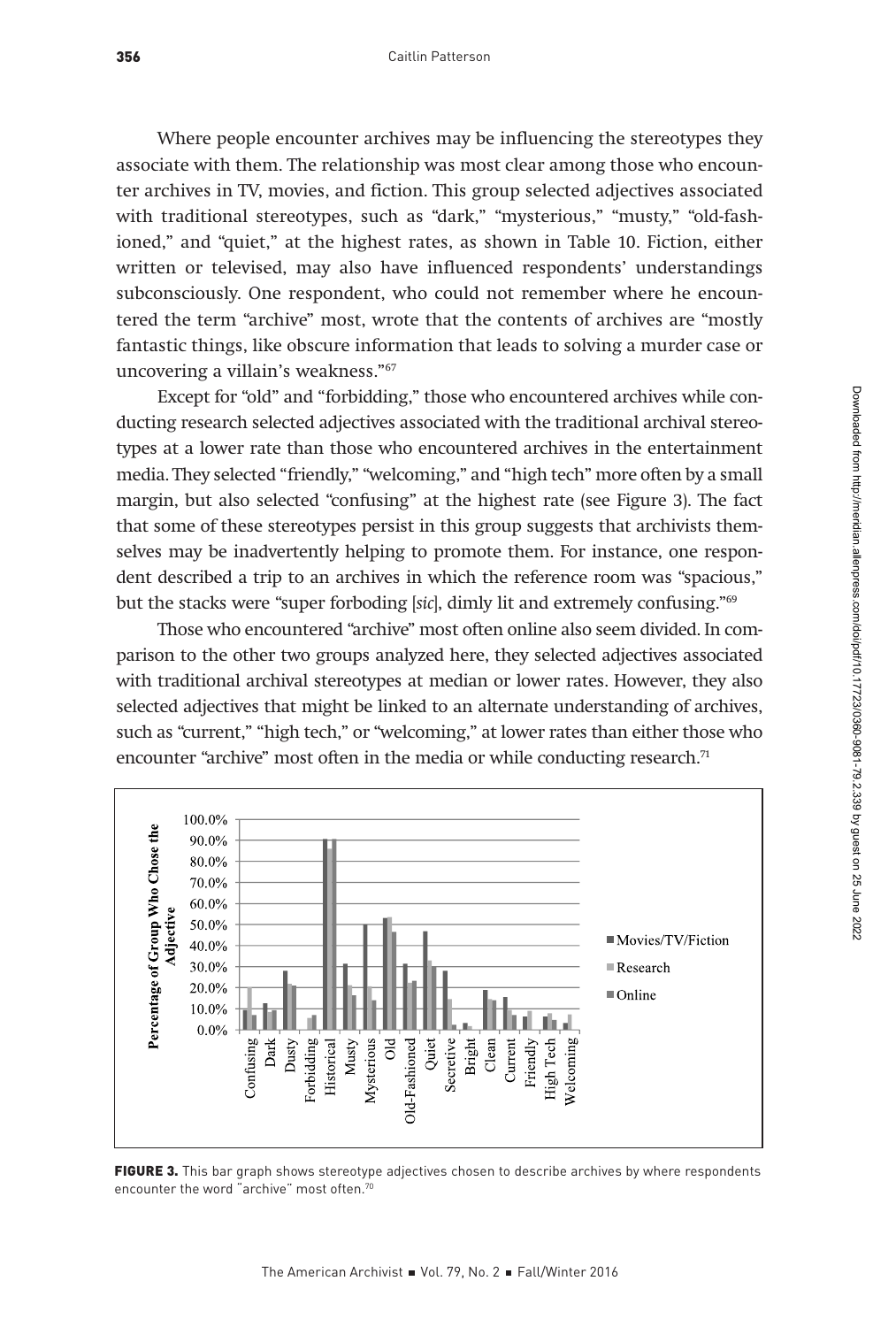|                   | Movies/<br><b>TV/Fiction</b> |       | The news       |         | <b>Research</b> |       | <b>Browsing</b><br>online |         | <b>Banking</b> |       | Don't re-<br>member |       | <b>Other</b>   |         |
|-------------------|------------------------------|-------|----------------|---------|-----------------|-------|---------------------------|---------|----------------|-------|---------------------|-------|----------------|---------|
| Accessible        | 10                           | 27.8% | $\overline{2}$ | 33.3%   | 60              | 29.9% | 14                        | 26.9%   | 8              | 33.3% | 9                   | 23.7% | 7              | 21.9%   |
| Boring            | 3                            | 8.3%  | $\Omega$       | 0.0%    | 19              | 9.5%  | 6                         | 11.5%   | 3              | 12.5% | 6                   | 15.8% | $\overline{2}$ | 6.3%    |
| Bright            | 1                            | 2.8%  | 0              | 0.0%    | 3               | 1.5%  | 0                         | 0.0%    | 0              | 0.0%  | 0                   | 0.0%  | 0              | $0.0\%$ |
| Clean             | 6                            | 16.7% | $\mathbf{1}$   | 16.7%   | 26              | 12.9% | 6                         | 11.5%   | $\overline{2}$ | 8.3%  | $\Omega$            | 0.0%  | 4              | 12.5%   |
| Confusing         | 3                            | 8.3%  | 0              | $0.0\%$ | 36              | 17.9% | 3                         | 5.8%    | 3              | 12.5% | 6                   | 15.8% | 4              | 12.5%   |
| Current           | 5                            | 13.9% | 0              | 0.0%    | 17              | 8.5%  | 3                         | 5.8%    | 3              | 12.5% | $\overline{2}$      | 5.3%  | 1              | 3.1%    |
| Dark              | 4                            | 11.1% | 0              | $0.0\%$ | 15              | 7.5%  | 4                         | 7.7%    | 2              | 8.3%  | 4                   | 10.5% | 1              | $3.1\%$ |
| Disorganized      | $\overline{2}$               | 5.6%  | 0              | 0.0%    | 8               | 4.0%  | 3                         | 5.8%    | $\mathbf{0}$   | 0.0%  | $\overline{2}$      | 5.3%  | 3              | 9.4%    |
| Dusty             | 9                            | 25.0% | 1              | 16.7%   | 39              | 19.4% | 9                         | 17.3%   | 6              | 25.0% | 5                   | 13.2% | 4              | 12.5%   |
| Forbidding        | $\Omega$                     | 0.0%  | 0              | 0.0%    | 10              | 5.0%  | 3                         | 5.8%    | $\mathbf{1}$   | 4.2%  | $\mathbf{1}$        | 2.6%  | $\overline{2}$ | 6.3%    |
| Friendly          | $\overline{2}$               | 5.6%  | 0              | 0.0%    | 16              | 8.0%  | 0                         | $0.0\%$ | 1              | 4.2%  | $\mathbf{0}$        | 0.0%  | 0              | $0.0\%$ |
| High tech         | $\overline{2}$               | 5.6%  | $\mathbf{1}$   | 16.7%   | 14              | 7.0%  | $\overline{2}$            | 3.8%    | $\overline{2}$ | 8.3%  | 4                   | 10.5% | 0              | $0.0\%$ |
| Historical        | 29                           | 80.6% | 3              | 50.0%   | 154             | 76.6% | 39                        | 75.0%   | 16             | 66.7% | 27                  | 71.1% | 21             | 65.6%   |
| Important         | 20                           | 55.6% | $\overline{2}$ | 33.3%   | 110             | 54.7% | 23                        | 44.2%   | 18             | 75.0% | 15                  | 39.5% | 15             | 46.9%   |
| Inaccessible      | 1                            | 2.8%  | 0              | 0.0%    | 27              | 13.4% | 1                         | 1.9%    | 2              | 8.3%  | 6                   | 15.8% | 3              | $9.4\%$ |
| Interesting       | 11                           | 30.6% | 0              | 0.0%    | 84              | 41.8% | 15                        | 28.8%   | 9              | 37.5% | 13                  | 34.2% | 11             | 34.4%   |
| Musty             | 10                           | 27.8% | 0              | $0.0\%$ | 38              | 18.9% | 7                         | 13.5%   | 4              | 16.7% | 5                   | 13.2% | 4              | 12.5%   |
| <b>Mysterious</b> | 16                           | 44.4% | $\mathbf{1}$   | 16.7%   | 37              | 18.4% | 6                         | 11.5%   | 7              | 29.2% | 10                  | 26.3% | 4              | 12.5%   |
| Old               | 17                           | 47.2% | 0              | $0.0\%$ | 96              | 47.8% | 20                        | 38.5%   | 11             | 45.8% | 16                  | 42.1% | 15             | 46.9%   |
| Old-fashioned     | 10                           | 27.8% | 0              | 0.0%    | 40              | 19.9% | 10                        | 19.2%   | $\overline{2}$ | 8.3%  | 5                   | 13.2% | 3              | $9.4\%$ |
| Organized         | 23                           | 63.9% | 1              | 16.7%   | 121             | 60.2% | 30                        | 57.7%   | 19             | 79.2% | 17                  | 44.7% | 16             | 50.0%   |
| Popular           | $\Omega$                     | 0.0%  | $\mathbf{1}$   | 16.7%   | 8               | 4.0%  | $\mathbf{1}$              | 1.9%    | $\mathbf{0}$   | 0.0%  | $\mathbf{1}$        | 2.6%  | 0              | $0.0\%$ |
| Quiet             | 15                           | 41.7% | 1              | 16.7%   | 59              | 29.4% | 13                        | 25.0%   | 4              | 16.7% | 10                  | 26.3% | 4              | 12.5%   |
| Relevant          | 8                            | 22.2% | 0              | 0.0%    | 59              | 29.4% | 7                         | 13.5%   | 7              | 29.2% | 8                   | 21.1% | 3              | 9.4%    |
| Secretive         | 9                            | 25.0% | 1              | 16.7%   | 26              | 12.9% | 1                         | 1.9%    | 7              | 29.2% | 7                   | 18.4% | 4              | 12.5%   |
| Unimportant       | 0                            | 0.0%  | 0              | 0.0%    | 1               | 0.5%  | 0                         | 0.0%    | 0              | 0.0%  | 0                   | 0.0%  | 1              | 3.1%    |
| Useful            | 18                           | 50.0% | 2              | 33.3%   | 115             | 57.2% | 25                        | 48.1%   | 11             | 45.8% | 16                  | 42.1% | 16             | 50.0%   |
| <b>Useless</b>    | 0                            | 0.0%  | 0              | 0.0%    | 3               | 1.5%  | 0                         | 0.0%    | 0              | 0.0%  | 0                   | 0.0%  | $\overline{2}$ | 6.3%    |
| Valuable          | 19                           | 52.8% | 3              | 50.0%   | 119             | 59.2% | 23                        | 44.2%   | 15             | 62.5% | 14                  | 36.8% | 18             | 56.3%   |
| Welcoming         | $\mathbf{1}$                 | 2.8%  | 0              | $0.0\%$ | 13              | 6.5%  | 0                         | 0.0%    | 1              | 4.2%  | 1                   | 2.6%  | 0              | $0.0\%$ |

## **Table 10. Adjectives Chosen to Describe Archives by Where Respondents Encountered the Word "Archive" Most Often**<sup>68</sup>

Τ

T

т

 $\top$ 

r.

 $\mathbf{u}$ 

 $\mathbf{r}$ 

٦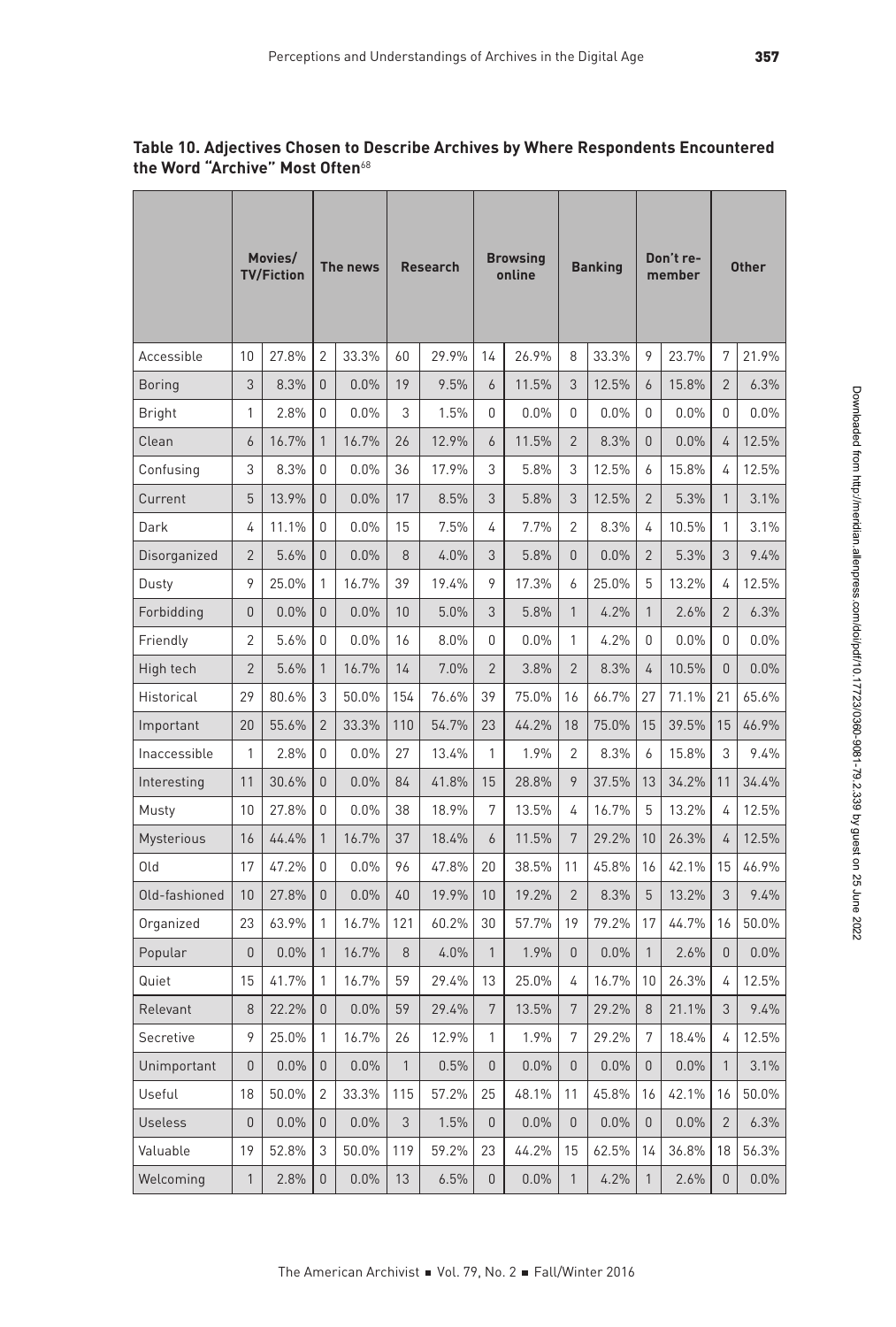Overall, archivists are viewed as organized, detail oriented, intelligent, knowledgeable about the collections in their care, and efficient (see Table 11). Most respondents (63.1%) selected "computer skills" as a trait archivists should possess, while only 7.1% selected "resistance to change," making it the lowest-ranked trait. This may indicate that, for some at least, computers have become such an integral part of daily life that everyone, archivists included, is expected to be familiar with them on some level.<sup>72</sup>

| Appreciation of culture                | 208 | 614%  |
|----------------------------------------|-----|-------|
| Attention to detail                    | 280 | 82.6% |
| Computer skills                        | 214 | 63.1% |
| Curiosity                              | 146 | 43 1% |
| Customer service skills                | 122 | 36.0% |
| Dedication                             | 210 | 61.9% |
| Desire to help others                  | 147 | 434%  |
| Efficiency                             | 236 | 69.6% |
| Extensive knowledge of collections     | 267 | 78.8% |
| Focus                                  | 192 | 56 6% |
| High level of education                | 137 | 40 4% |
| Intelligence                           | 242 | 71.4% |
| Knowledge of current trends and events | 133 | 39 2% |
| Management skills                      | 162 | 478%  |
| Organization skills                    | 315 | 92.9% |
| Patience                               | 218 | 64.3% |
| Possessiveness of collections          | 78  | 23.0% |
| Resistance to change                   | 24  | 71%   |
| Sense of humor                         | 41  | 12.1% |
| Social skills                          | 71  | 20.9% |
| Other                                  | 4   | 1.2%  |

**Table 11. Skills and Traits an Archivist Is Expected to Possess (339 responses)**

The second and third least-selected traits of archivists, respectively, were a "sense of humor" (12.1%) and "social skills" (20.9%). One respondent even included the lack of social interaction in his explanation of the role of the archivist, writing that the archivist is the "person in charge of keeping track of everything in the archive, organizing it, and being lonely."73 Six of those who left comments noted that they selected traits they believe most archivists would possess or that would be helpful on the job, or that they know archivists vary in personality and skills. Like the resource allocators surveyed by Levy and Robles, respondents appear reluctant to classify archivists by what they know to be stereotypes.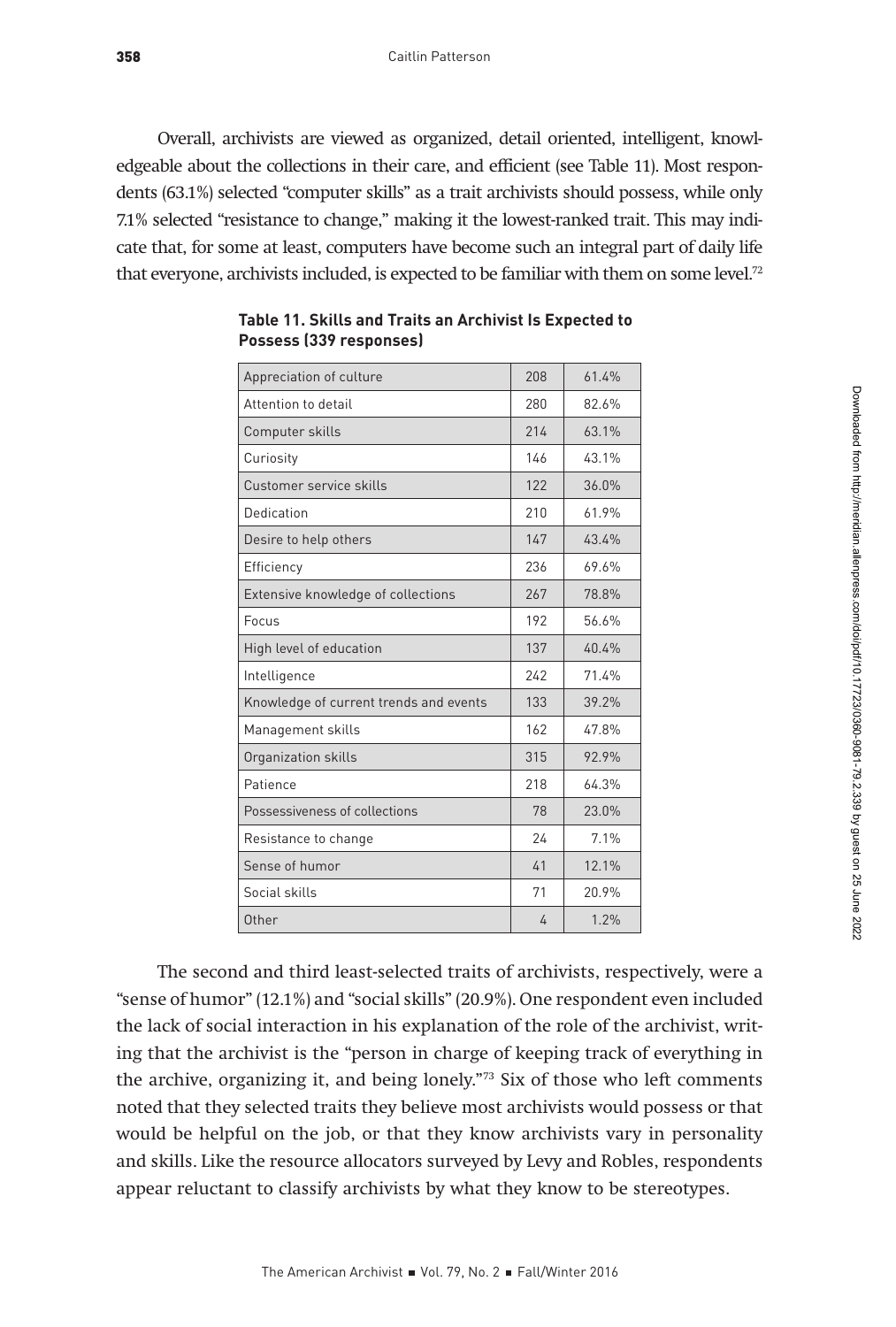### **Conclusions**

Among the survey population, expectations for access to digital information followed a pattern very similar to that predicted by archivists, with increased expectations for being able both to find information in general and information and materials from archives online. The responses suggest that overall access to information is important to respondents and that they view providing access to the information in archives' care as central to their mission. Despite the focus on the role of archives and archivists in providing access to information resources, archives are not always viewed as accessible. Given the number of those who had visited an archives who selected "inaccessible," and the fact that at least one respondent felt archivists were displeased that he was using the materials, archivists may need to be more cognizant of how they approach researchers. Though of concern when combined with unrealistic expectations, the focus on the role of archives in providing public access to materials may be seen as positive because it suggests a connection between archives and their communities and presumably that members of a community would want to use archives.

A link may also exist between these increased expectations and perceptions of accessibility and the value of archives. Though the small number of responses cannot confirm such a trend, the results suggest that those who believe they should be able to satisfy all their information needs online may not view archives as accessible. And though archives generally seem to be viewed as valuable, those who expect to satisfy all their information needs online may be less likely to agree.

Overall, the responses suggest that members of the Western community have a fairly realistic though very basic understanding of the mission and tasks of archives and archivists. Most respondents still think of archives in terms of their traditional definitions, and they described traditional tasks and materials. If the Internet is affecting this understanding, it seems more likely to cause a shift in focus between the multiple roles of archives, for instance, privileging certain tasks, like organizing materials and providing access to them, over others, rather than prompting outright misunderstanding of the profession. This is not surprising, as the new uses of "archive(s)" introduced by computer and Internet technology rely on traditional understandings of archives to explain and give them meaning.

The traditional imagery associated with the archival profession is also still clearly evident. Generally, this imagery is not the most important aspect of archives for respondents. Those who encounter archives most often in television, movies, and fiction appear most likely to subscribe to this imagery and are the only group who show a clear pattern in their choice of adjectives linked to traditional archival stereotypes.

Previous writings on the effects of information technology on archives assume a largely unchanging and homogeneous conception of archives. This posits a view of archives as mired in the past while other organizations advance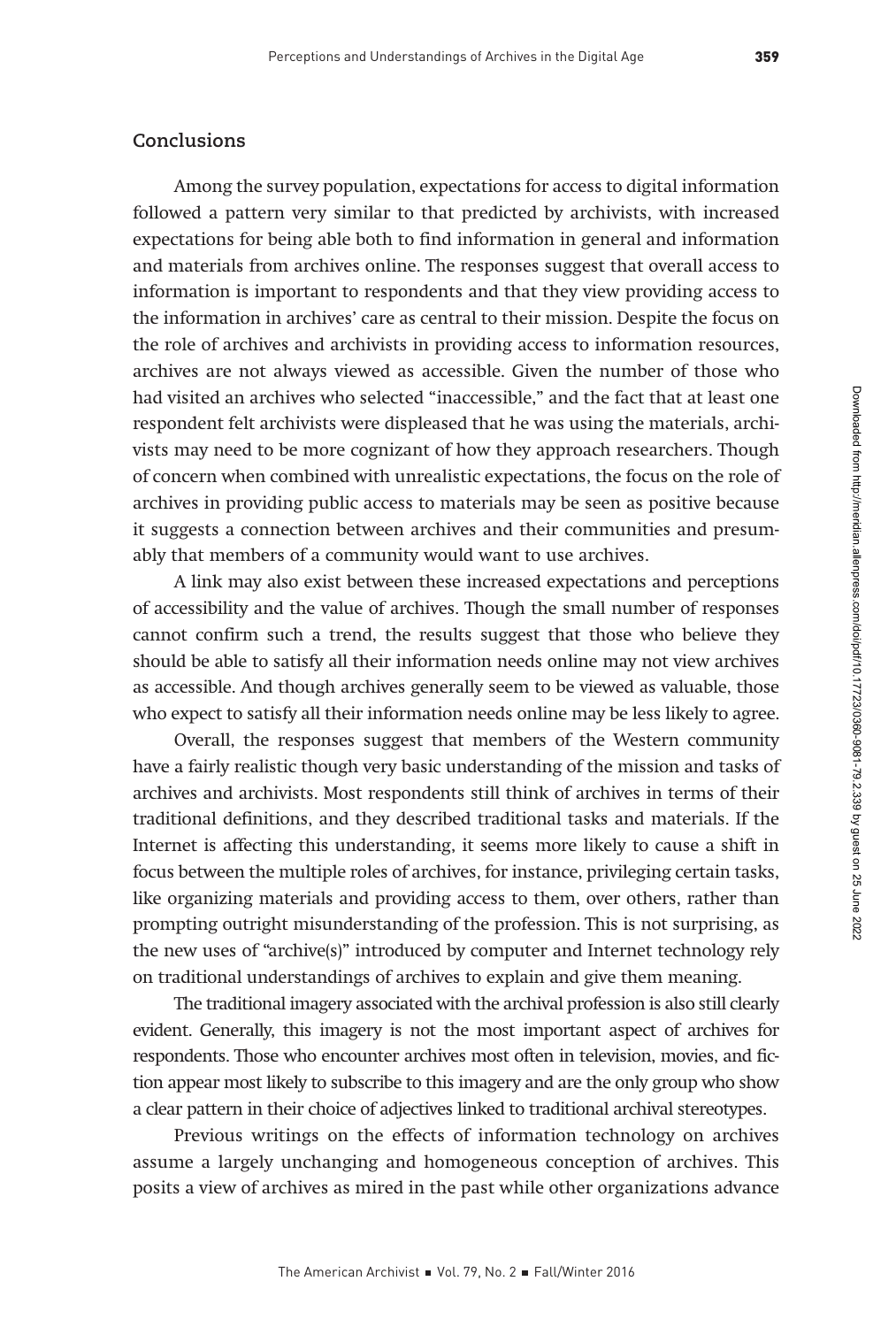with technology. In reality, while not viewed as cutting-edge by those surveyed, archives and archivists are not seen as completely separate from the contemporary world, relegated to some dusty basement where time stands still. Many expect them to participate in and adapt to the changes happening around them. The expectations for the posting of materials online reflect this, along with the belief that archivists should possess computer skills and the sorts of materials that some respondents believe archives preserve in their holdings.

Nor is the archival image homogeneous across the population. The results suggest the possibility of multiple images of archives affected by multiple influences. Though they present interrelated images, each place that people come in contact with archives suggests a slightly different view of them. Online encounters represent only one of these influences. Fictional portrayals of archives continue to play a discernible role in shaping respondents' perceptions of archives, often by perpetuating traditional stereotypes. At least in the population surveyed, research is another likely avenue to encounter archives. Personal experiences with archives help shape how people view them, fostering both positive and negative views, and both dispelling and confirming stereotypes.

While this survey helped shed some light on perceptions of archives, more extensive studies are needed to fully understand the impact that the Internet and broader advances in information technology are having and may have on the image and understanding of archives. Such studies could draw from a larger, more diverse sample pool and could include more in-depth questions to better assess respondents' views and understandings of archives and the factors that may be affecting them. A larger respondent pool in particular would increase the validity of the quantitative analysis. Differently designed or more in-depth questions and possibly even interviews could help clarify which responses were influenced by experience with the Internet, which were influenced by other recent advances in information technology (as may have been the case regarding some of the materials respondents believe archives hold, or respondents' expectations that archivists possess computer skills), and which were influenced by other factors.

Though the survey mainly focused on the Internet as a more manageable subcategory of the information technologies possibly affecting understandings of archives, it is likely that any shifts in perceptions are not attributable solely to the Internet but also to other recently developed technologies. As the technologies themselves overlap, it may be impossible to fully distinguish which are responsible for affecting certain perceptions. Information technology will continue to evolve, creating new opportunities and expectations and introducing members of the public to archives, or at least to conceptions of archives. In this climate, an understanding of both general perceptions of their profession and how these perceptions are formed and modified will be useful to archivists as they attempt to influence these perceptions, promote their institutions, and assist members of the public.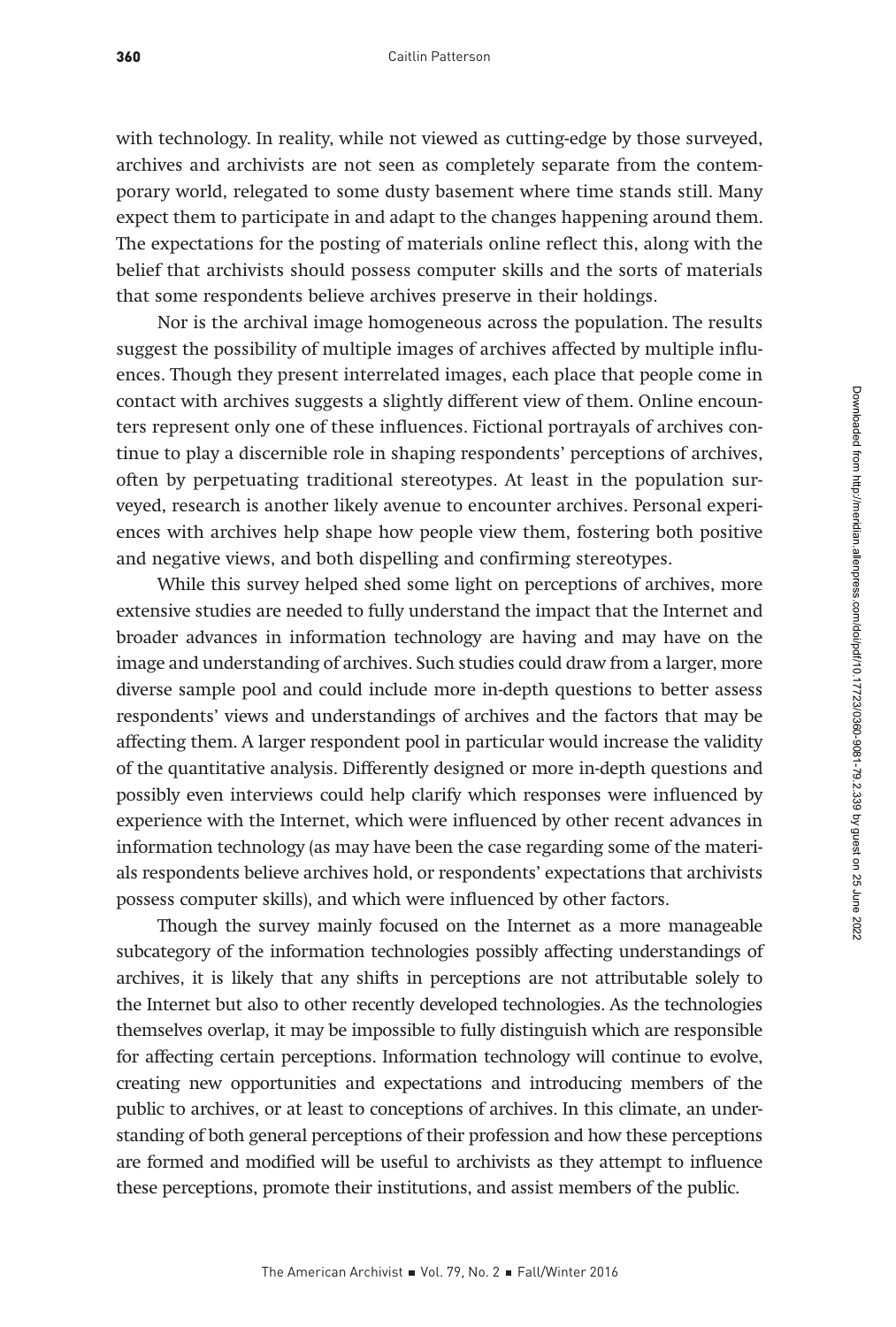## Appendix A: Survey Invitation Email

#### Subject: Archives, Internet and Public Opinion Survey

Dear Western Community Member,

As part of my master's thesis, I am conducting a survey of the Western community on the topic of internet technology and public perceptions of archives. Please take a few minutes to fill out the linked survey. After completing the survey you may choose to enter for a chance to win one of two twenty-dollar Amazon gift cards.

Survey link: \_\_\_\_\_\_\_\_\_\_\_\_\_\_\_\_\_ Thank you, Caitlin Patterson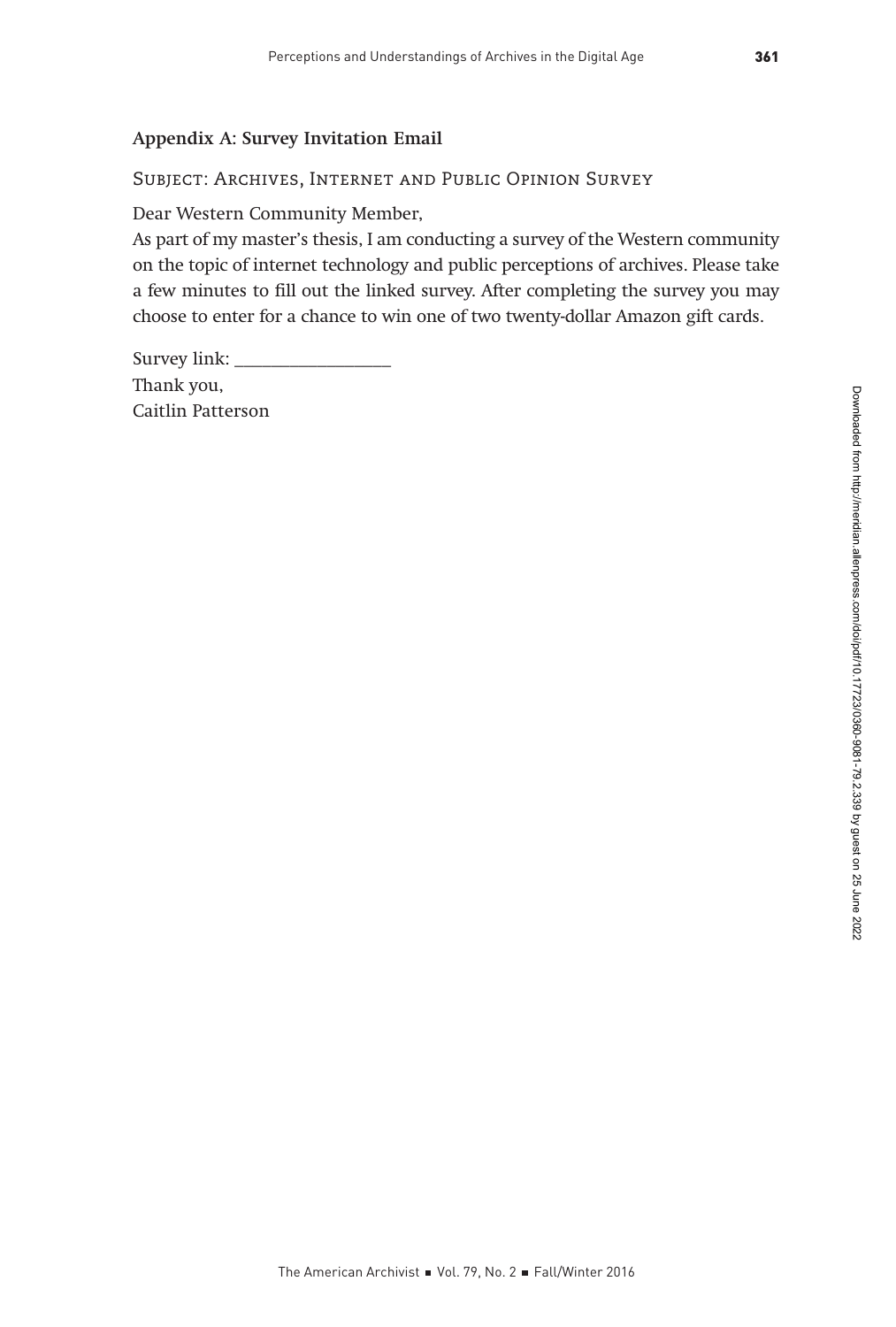#### Appendix B: Informed Consent Form

Archivists have been interested in public perceptions and understanding of archives for several decades and in recent years have become aware of new factors possibly affecting these perceptions. The purpose of this study is to track public perceptions of archives and some of the influences on these perceptions. The results of this study will help archivists better understand how members of the public view their profession and the institutions they operate and point to ways in which they might influence these views.

This survey will include a series of multiple choice and short answer questions. It should take under 15 minutes to complete. There are no anticipated risks or discomfort. Participation in this survey is voluntary. You may choose not to answer certain questions or withdraw from participation at any time.

All information is confidential. No personally identifiable information will be associated with survey responses. Those who wish to take part in the raffle for the Amazon.com gift cards will be asked to submit an email address at the end of the survey. Email addresses submitted as part of the raffle will be used only to contact raffle winners. They will not be associated with survey responses, published, or shared in any way. You must be 18 years or older to participate in this survey.

For any questions about this survey please contact Caitlin Patterson at \_\_\_\_\_\_\_\_\_\_\_\_\_\_. If you have questions about your participation or your rights as a research participant, you can contact Janai Symons, WWU Research Compliance Officer at \_\_\_\_\_\_\_\_\_. If during or after participation in this study you suffer from any adverse effects as a result of participation, please notify the researcher directing the study or the WWU Research Compliance Officer.

 $\Box$  I am at least 18 years of age, have read the above description and agree to participate in this study.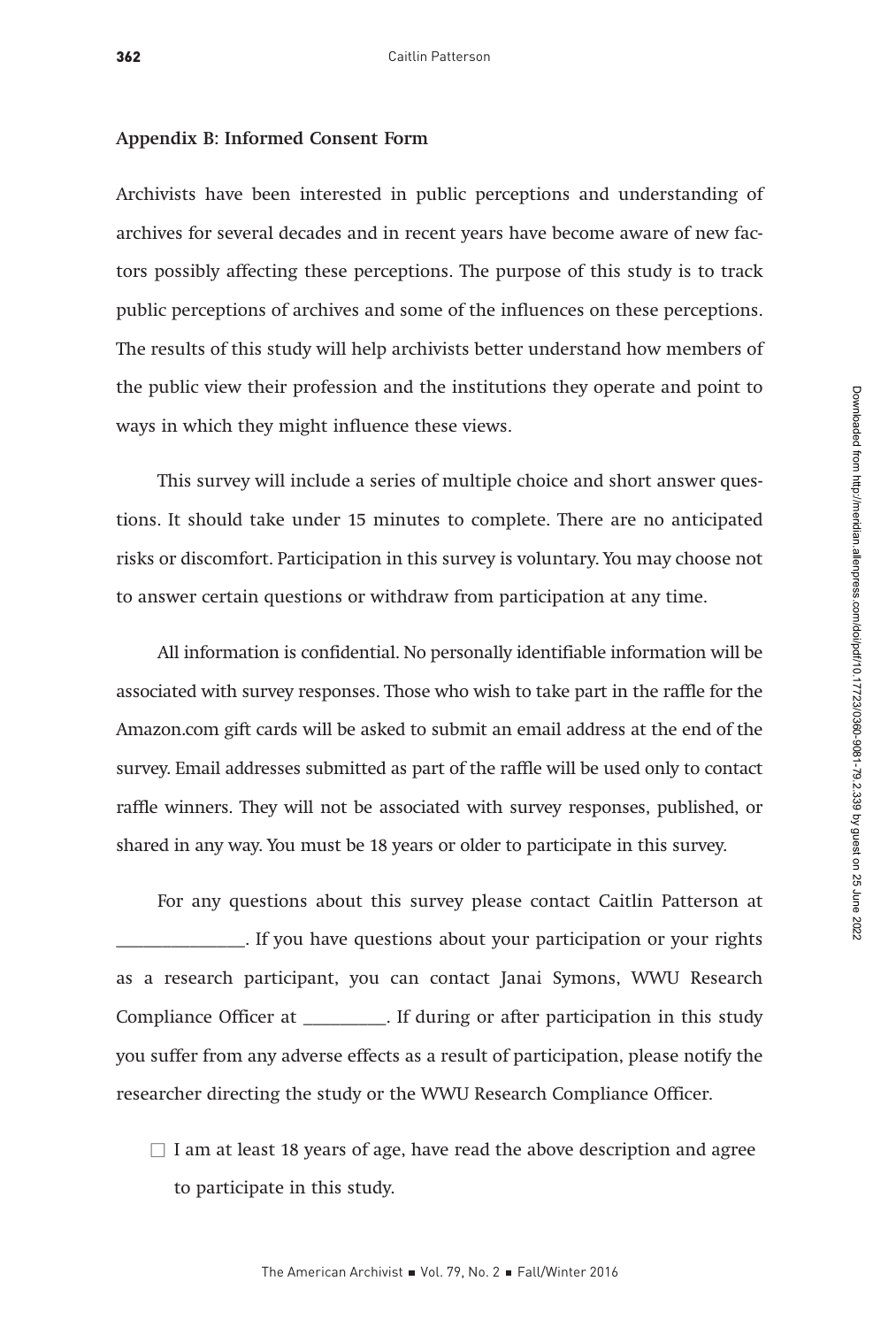#### Appendix C: The Survey

PART <sub>1</sub>

Age

- $\Box$  18–20
- $\Box$  21–24
- $\Box 25-29$
- $\Box$  30–39
- $\Box$  40–49  $\Box$  50 or Over
- Gender
	- $\Box$  Male
	- $\Box$  Female

Affiliation with Western

 $\Box$  Undergraduate student

- $\Box$  Graduate student
- $\Box$  Faculty
- $\Box$  Staff
- $\Box$  Alumni
- $\Box$  Other

# PART<sub>2</sub>

Which definition do you most often associate with the word "archive" ? (choose one)

- $\Box$  To store data offline
- $\Box$  The building (or portion thereof) housing archival collections
- $\Box$  Documents or materials preserved for future use because of their public or historical value
- $\Box$  A file that has been transferred off the computer into long-term storage
- $\Box$  An organization that collects the records of individuals, families, or organizations
- $\Box$  The portion of a website containing older content
- $\Box$  Other

How confident are you in your understanding of this term?

- $\Box$  Very confident
- $\Box$  Somewhat confident
- $\Box$  Not very confident
- $\Box$  Not confident at all

#### Have you ever visited an archives in person?

- $\Box$  Yes
- $\Box$  No
- $\Box$  I can't remember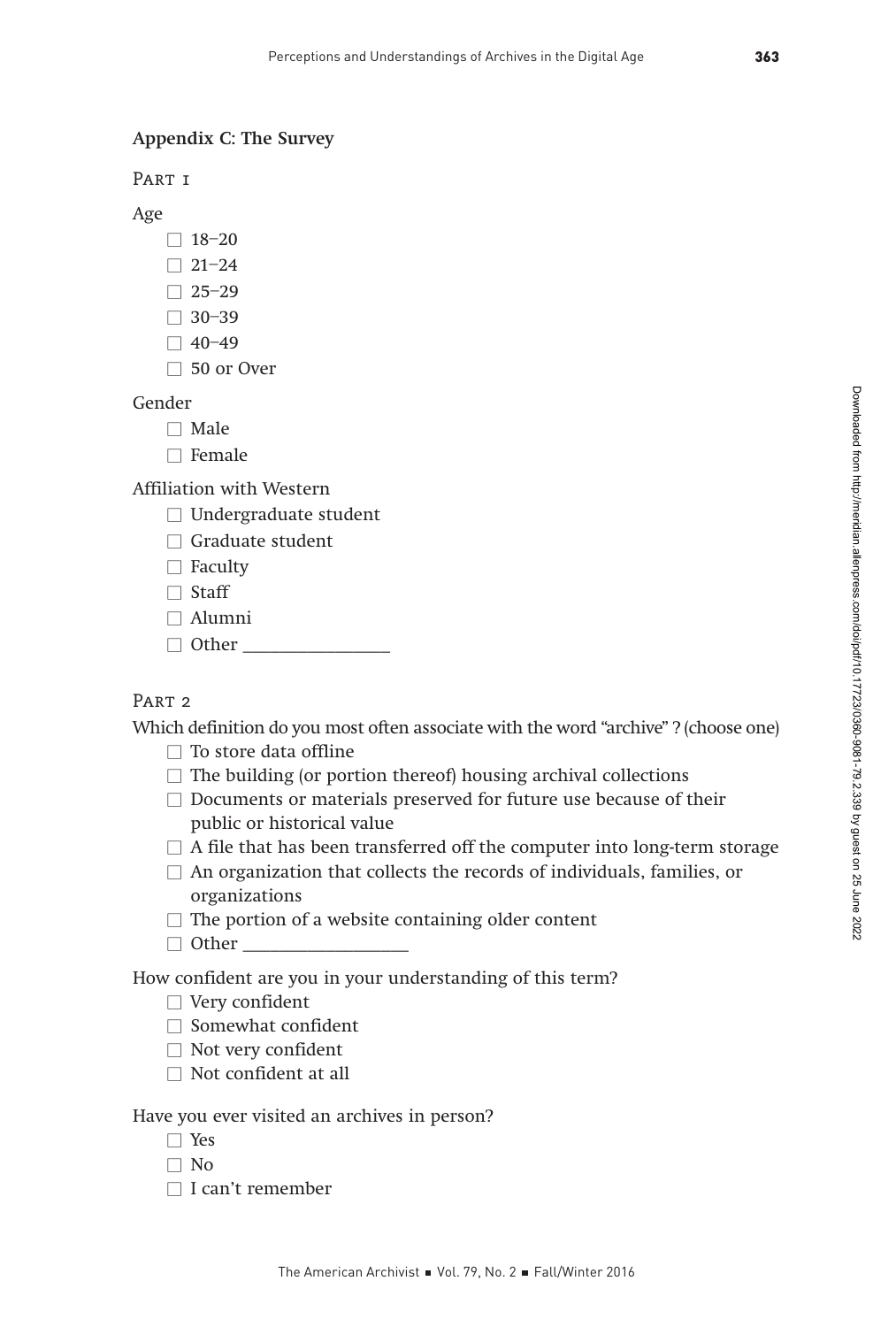How would you describe the role of an archivist?

What would you expect to find in an archives?

- □ Yes
- $\Box$  No
- $\Box$  I can't remember

Where do you encounter the word "archive" most often?

- $\Box$  Movies/TV/fiction
- $\square$  The news
- $\square$  Doing research
- $\Box$  Browsing online
- $\Box$  Banking information/official documents
- $\Box$  Don't remember
- Š Other \_\_\_\_\_\_\_\_\_\_\_\_\_\_\_\_\_

Comments \_\_\_\_\_\_\_\_\_\_\_\_\_\_\_\_\_\_

#### PART<sub>3</sub>

Which adjectives best describe archives? (choose all that apply)

| Old          | Useful      | Old Fashioned | Important    |
|--------------|-------------|---------------|--------------|
| Dusty        | Popular     | Clean         | Disorganized |
| Secretive    | Useless     | Bright        | Historical   |
| Valuable     | Confusing   | Musty         | Forbidding   |
| Accessible   | Dark        | Organized     | Boring       |
| Current      | Friendly    | Welcoming     | Mysterious   |
| High Tech    | Relevant    | Quiet         | Unimportant  |
| Inaccessible | Interesting |               | Other        |

#### How would you describe what sort of services are provided by an archives?

 $\overline{\phantom{a}}$  , and the contribution of the contribution of the contribution of  $\overline{\phantom{a}}$ \_\_\_\_\_\_\_\_\_\_\_\_\_\_\_\_\_\_\_\_\_\_\_\_\_\_\_\_\_\_\_\_\_\_\_\_\_\_\_\_\_\_\_\_\_\_\_\_\_\_\_\_\_\_\_\_\_\_\_\_\_\_\_\_\_\_\_\_\_\_  $\mathcal{L} = \{ \mathcal{L} \mid \mathcal{L} \in \mathcal{L} \}$ 

\_\_\_\_\_\_\_\_\_\_\_\_\_\_\_\_\_\_\_\_\_\_\_\_\_\_\_\_\_\_\_\_\_\_\_\_\_\_\_\_\_\_\_\_\_\_\_\_\_\_\_\_\_\_\_\_\_\_\_\_\_\_\_\_\_\_\_\_\_\_  $\overline{\phantom{a}}$  , and the contribution of the contribution of the contribution of the contribution of the contribution of the contribution of the contribution of the contribution of the contribution of the contribution of the

\_\_\_\_\_\_\_\_\_\_\_\_\_\_\_\_\_\_\_\_\_\_\_\_\_\_\_\_\_\_\_\_\_\_\_\_\_\_\_\_\_\_\_\_\_\_\_\_\_\_\_\_\_\_\_\_\_\_\_\_\_\_\_\_\_\_\_\_\_\_  $\overline{\phantom{a}}$  , and the contribution of the contribution of the contribution of  $\overline{\phantom{a}}$  $\overline{\phantom{a}}$  , and the contribution of the contribution of the contribution of the contribution of the contribution of the contribution of the contribution of the contribution of the contribution of the contribution of the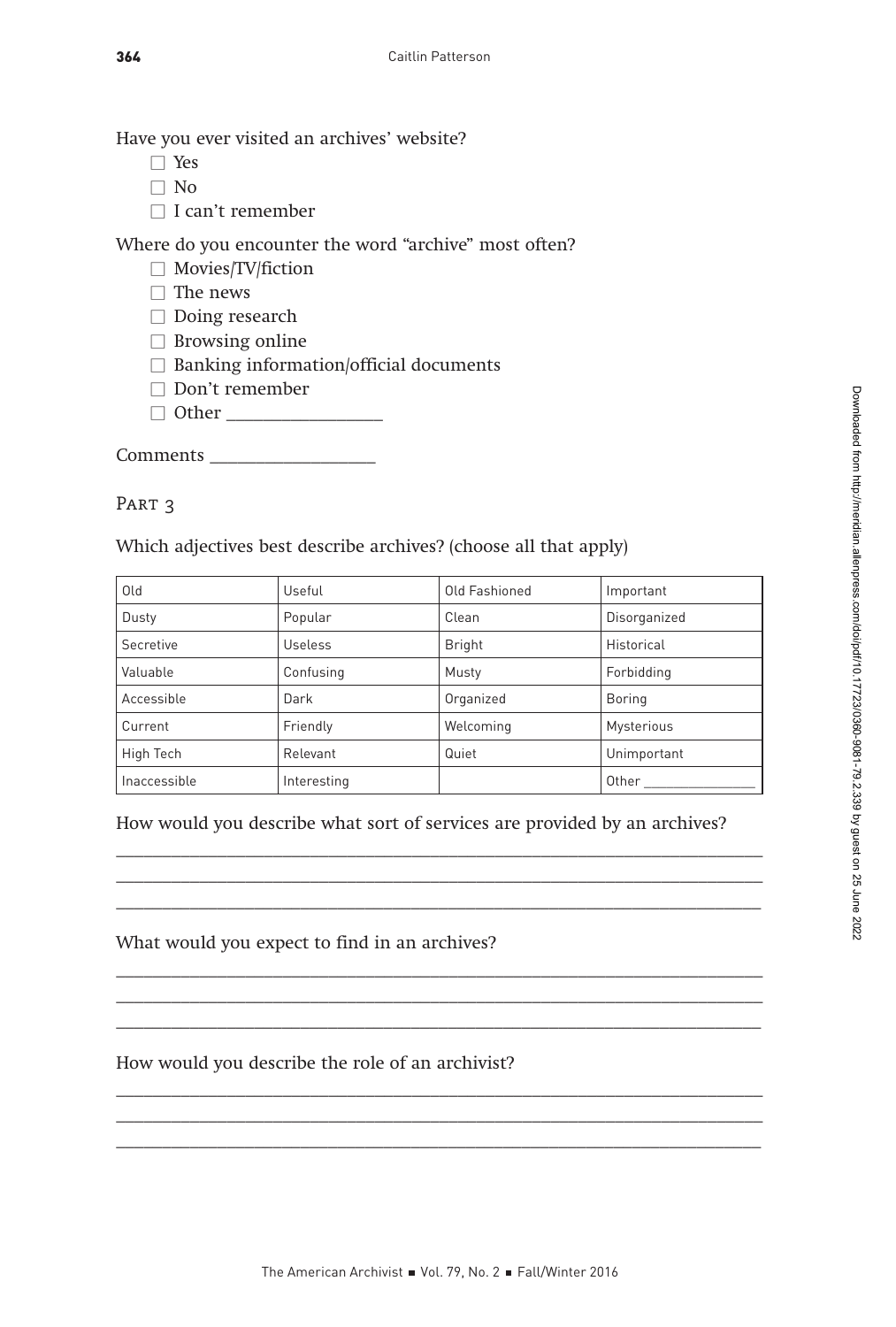What skills and traits would you expect an archivist to possess? (choose all that apply)

| Dedication          | Extensive knowledge of collections | Knowledge of current trends and events |
|---------------------|------------------------------------|----------------------------------------|
| Social skills       | Customer service skills            | Intelligence                           |
| Attention to detail | Desire to help others              | Possessiveness of collections          |
| Sense of humor      | Resistance to change               | Efficiency                             |
| Organization skills | High level of education            | Curiosity                              |
| Patience            | Management skills                  | Appreciation of culture                |
| Focus               | Computer skills                    | Other                                  |

Comments \_\_\_\_\_\_\_\_\_\_\_\_\_\_\_\_\_\_\_\_\_\_

## PART<sub>4</sub>

How many hours a day do you spend on the Internet?

- $\Box$  Less than 1 hour
- $\Box$  1–2 hours
- $\Box$  3–4 hours
- $\Box$  5–6 hours
- $\square$  7–8 hours
- $\Box$  More than 8 hours

How do you usually use the Internet?

|                          | <b>Often</b> | <b>Sometimes</b> | <b>Never</b> |
|--------------------------|--------------|------------------|--------------|
| Homework/Research        |              |                  |              |
| Watching movies/TV shows |              |                  |              |
| Listening to music       |              |                  |              |
| Social networking        |              |                  |              |
| Getting the news         |              |                  |              |
| <b>Browsing</b>          |              |                  |              |
| Banking                  |              |                  |              |
| Other                    |              |                  |              |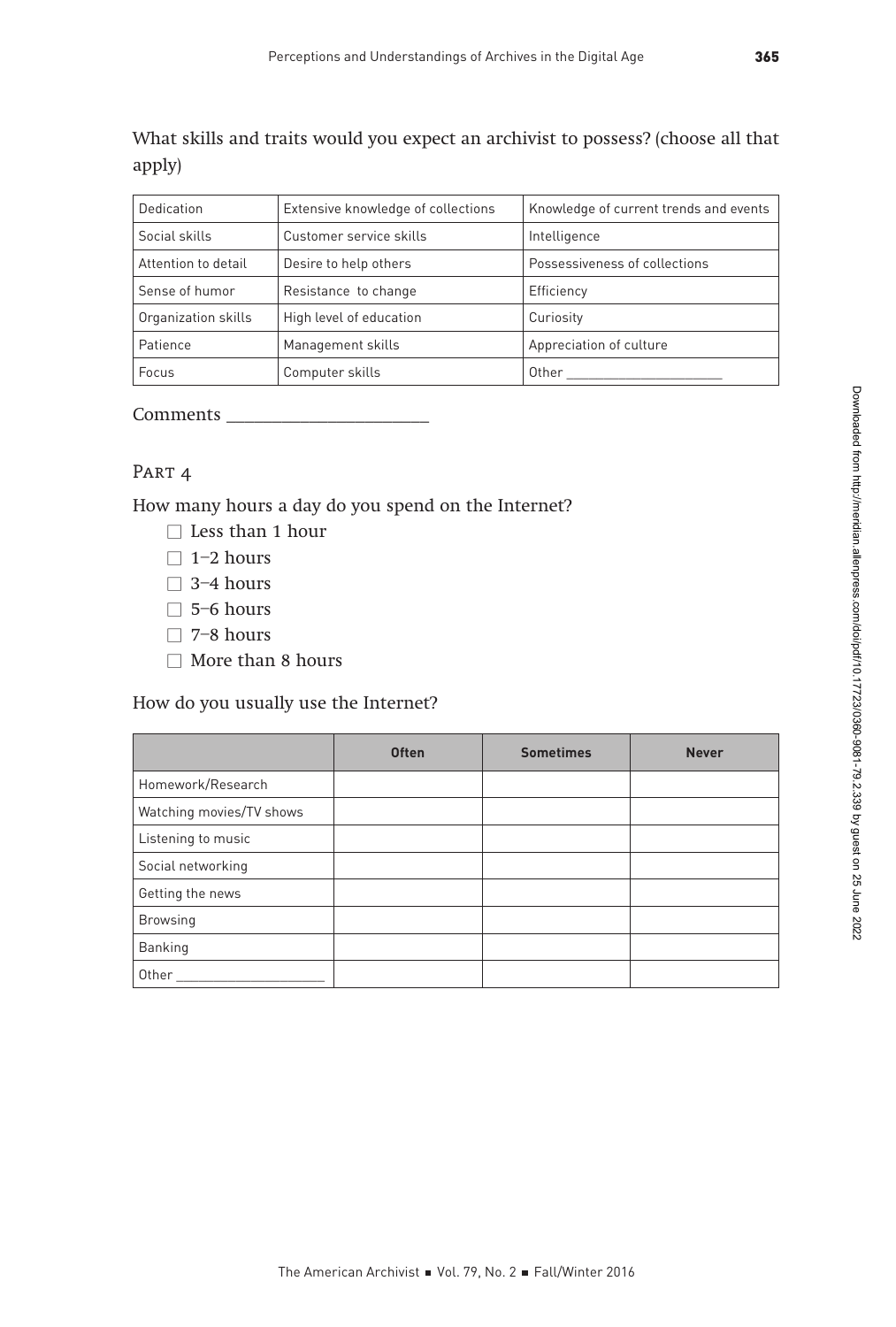|                                                                                                                                       | Agree<br>strongly | Agree | <b>Neutral</b> | <b>Disagree</b> | <b>Disagree strongly</b> |
|---------------------------------------------------------------------------------------------------------------------------------------|-------------------|-------|----------------|-----------------|--------------------------|
| I consider myself very<br>"tech savvy"                                                                                                |                   |       |                |                 |                          |
| I can find all the infor-<br>mation I need online                                                                                     |                   |       |                |                 |                          |
| All the information I<br>need should be avail-<br>able online                                                                         |                   |       |                |                 |                          |
| If I cannot find the in-<br>formation I need online.<br>I will check off-line<br>sources                                              |                   |       |                |                 |                          |
| I would expect an ar-<br>chives to have a website                                                                                     |                   |       |                |                 |                          |
| I would expect an ar-<br>chives to post material<br>from their holdings,<br>such as scanned docu-<br>ments and photographs,<br>online |                   |       |                |                 |                          |
| I would expect an<br>archives to have a Face-<br>book page                                                                            |                   |       |                |                 |                          |
| I encounter the word<br>archive" more often<br>online than off-line                                                                   |                   |       |                |                 |                          |
| My understanding of ar-<br>chives is derived largely<br>from online encounters<br>with the term                                       |                   |       |                |                 |                          |

How strongly do you agree with the following statements:

## Comments \_

#### End of Survey

Thank you for taking part in this survey!

To take part in the raffle for the Amazon.com gift cards, please enter your email address below. Your email address will be used only to deliver the gift card should you win. It will not be associated with your answers, be published or shared in any way, or be used to contact you for any purpose besides delivering the gift card should you win.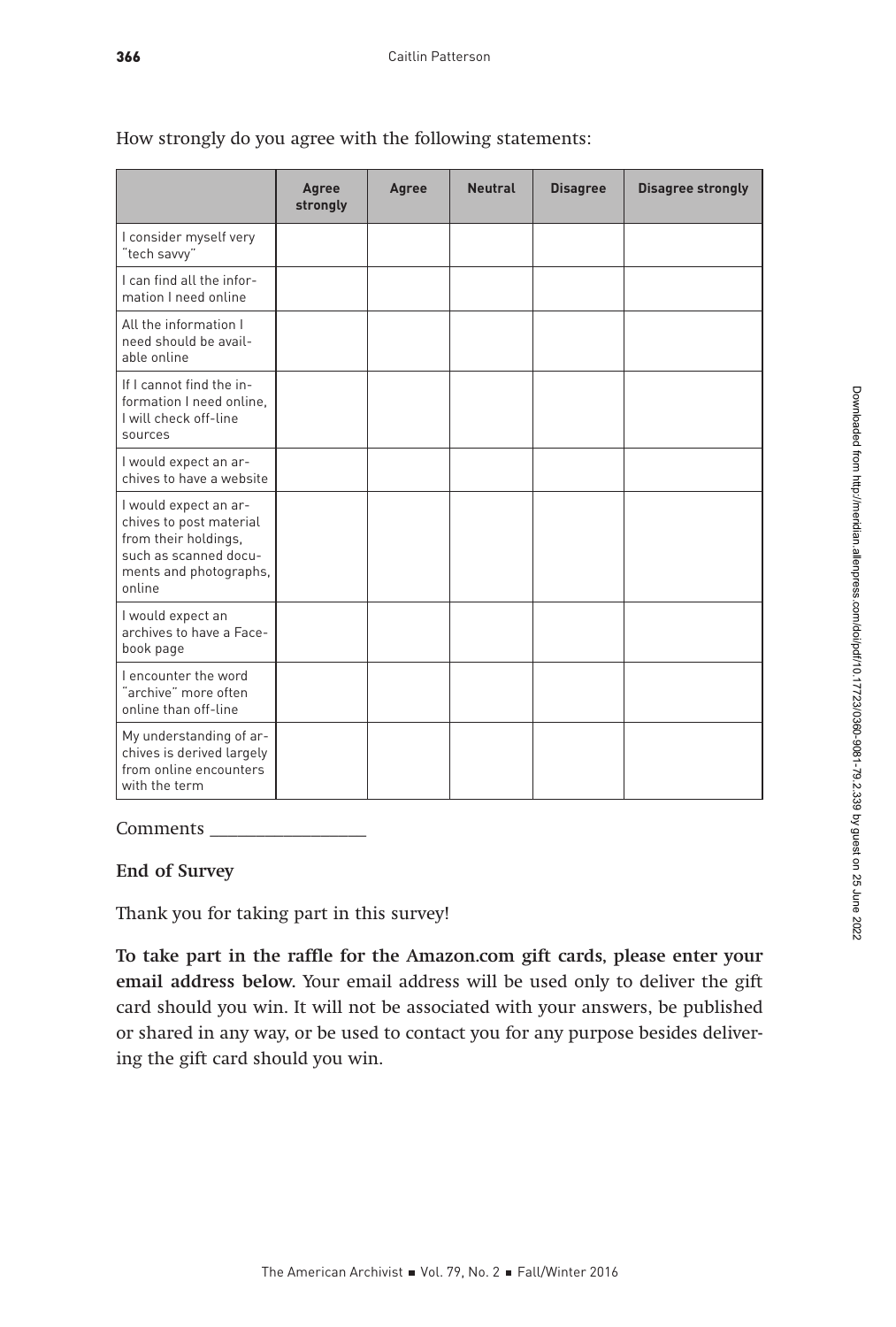#### **NOTES**

- <sup>1</sup> See David B. Gracy II's "Archives and Society: The First Archival Revolution," The American Archivist 47 (Winter 1984); "Archivists, You Are What People Think You Keep," The American Archivist 52 (Winter 1989); or Margaret Turner's "Is the Profession Still Attractive?," Comma 2/3 (2003) for examples of anecdotal evidence of public perceptions. Studies of representations of archives and archivists in the media include Margaret Procter, "What's an 'Archivist'? Some Nineteenth-Century Perspectives," Journal of the Society of Archivists 31, no. 1 (2010); Sally J. Jacobs, "How and When We Make the News: Local Newspaper Coverage of Archives in Two Wisconsin Cities," Archival Issues 22, no. 1 (1997); Richard J. Cox, "International Perspectives on the Image of Archivists and Archives: Coverage by the New York Times 1992–93," International Information and Library Review 25 (1993); Arlene Schmuland, "The Archival Image in Fiction: An Analysis and Annotated Bibliography," The American Archivist 62 (Spring 1999); Karen Buckley, "'The Truth Is in the Red Files': An Overview of Archives in Popular Culture," Archivaria 66 (Fall 2008); and Tania Aldred, Gordon Burr, and Eun Park, "Crossing a Librarian with a Historian: The Image of Reel Archivists," Archivaria 66 (Fall 2008). Surveys include Sidney J. Levy and Albert G. Robles, The Image of Archivists: Resource Allocators' Perceptions (Chicago: Society of American Archivists, 1984); and two conducted on behalf of State Records in New South Wales, Australia: Environmetrics, Telephone Survey for State Records, January 2001; and TA Verner Research Company, "The View from the Top": Qualitative Research to Investigate Chief Executive Attitudes, Opinions and Behavior (November 2002).
- $2<sup>2</sup>$  Here "Internet" refers to the worldwide interconnected network connecting computers using a common set of interconnection standards (Gary P. Schneider and Jessica Evans, New Perspectives on the Internet, 7th ed. [Boston: Course Technology, Cengage Learning, 2009], 2). "World Wide Web" (the Web) refers to the subset of the Internet in which servers are connected to share hyperlinked documents (Schneider and Evans, New Perspectives, 2). Internet technology underpins the Web, and the Web is often the most recognizable face of the Internet. Though my survey included questions about both the Internet and the Web, as well as a couple that touched on computer technology more generally, my examination of the results focuses more closely on the Web as the questions related to the Web produced more compelling answers. The literature review includes studies focused on both the Web and the Internet. In discussing other writings, I have used the terms "Internet" and "Web" as the authors use them.
- <sup>3</sup> Schmuland, "The Archival Image in Fiction," 36, 34.
- <sup>4</sup> Turner, "Is the Profession Still Attractive?," 131.
- <sup>5</sup> Procter, "What's an 'Archivist'?," 22.
- <sup>6</sup> Schmuland, "The Archival Image in Fiction," 38; Levy and Robles, The Image of Archivists, 46; Aldred, Burr, and Park, "Crossing a Librarian with a Historian," 76.
- $7$  Levy and Robles, The Image of Archivists, 35. One of the resource allocators interviewed by Sidney Levy and Albert Robles expressed the belief that archivists would have "a Ph.D. in history or close to a Ph.D." Levy and Robles, The Image of Archivists, 34.
- <sup>8</sup> Schmuland, "The Archival Image in Fiction," 38–39.
- <sup>9</sup> Gracy, "Archives and Society," 8.
- <sup>10</sup> Schmuland, "The Archival Image in Fiction," 42.
- <sup>11</sup> Procter, "What's an 'Archivist'?," 22.
- <sup>12</sup> Schmuland, "The Archival Image in Fiction," 45.
- <sup>13</sup> John Seely Brown and Paul Duguid, *The Social Life of Information* (Boston: Harvard Business School Press, 2000), 173.
- <sup>14</sup> Schmuland, "The Archival Image in Fiction," 45–46.
- <sup>15</sup> Schmuland, "The Archival Image in Fiction," 44. Schmuland notes that the fact that most of the people and organizations whose records are contained in archives are deceased or defunct may further suggest such an association.
- <sup>16</sup> See Eric Ketelaar, "Archival Temples, Archival Prisons: Modes of Power and Protection," Archival Science 2 (2002): 221–38; James M. O'Toole, "The Pope and the Archives: A Study in Archival Public Image," in Advocating Archives: An Introduction to Public Relations for Archivists, ed. Elsie Freeman Finch (Lanham, Md.: Scarecrow Press, 2003), 251.
- <sup>17</sup> Levy and Robles, The Image of Archivists, iv.
- <sup>18</sup> Schmuland, "The Archival Image in Fiction," 29.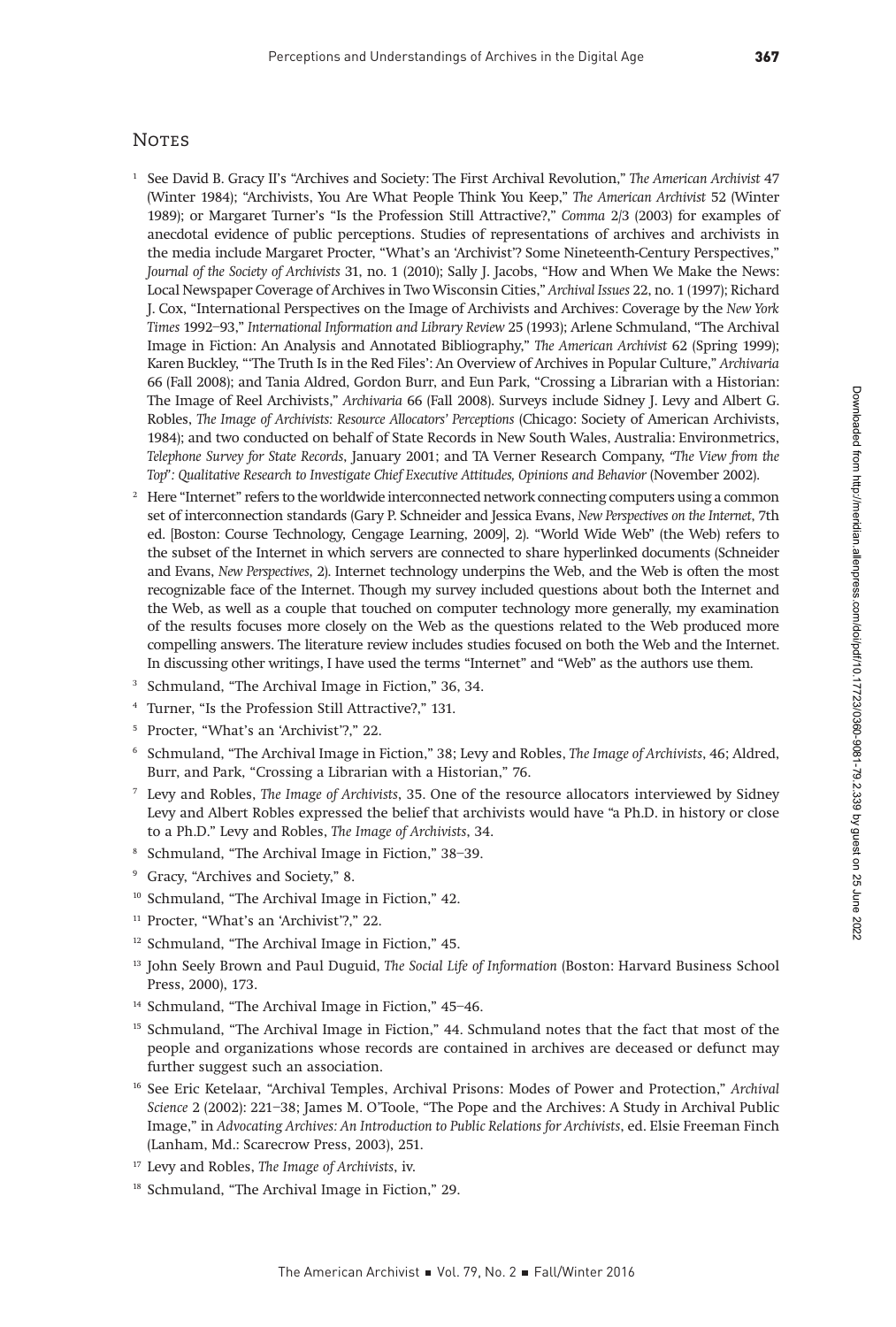- <sup>19</sup> Buckley, "'The Truth Is in the Red Files'," 103.
- <sup>20</sup> John J. Grabowski, "Keepers, Users, and Funders: Building an Awareness of Archival Value," The American Archivist 55 (Summer 1992): 466. Grabowski cites this description as appearing in Jeff MacNelly's Shoe comic strip, November 30, 1990.
- <sup>21</sup> Telephone Survey, 10.
- <sup>22</sup> Craig McGarty, "Stereotype Formation as Category Formation," in Stereotypes as Explanations: The Formulation of Meaningful Beliefs about Social Groups, ed. Craig McGarty, Vincent Yzerbyt, and Russell Spears (New York: Cambridge University Press, 2002), 18–19; Patricia M. Brown and John C. Turner, "The Role of Theories in the Formation of Stereotype Content," in Stereotypes as Explanations, 78; Ramirose Ilene Attebury, "Perceptions of a Profession: Librarians and Stereotypes in Online Videos," Library Philosophy and Practice 12, no. 2 (2010): 1.
- <sup>23</sup> Vincent Yzerbyt and Steve Rocher, "Subjective Essentialism and the Emergence of Stereotypes," in Stereotypes as Explanations, 57; Russell Spears, "Four Degrees of Stereotype Formation: Differentiation by Any Means Necessary," in Stereotypes as Explanations, 129.
- <sup>24</sup> It should be noted that despite these prevalent stereotypes, some members of the public may not know enough about archives to have formed even this basic of an understanding. See Telephone Survey for State Records, 7; Turner, "Is the Profession Still Attractive?," 131; Levy and Robles, The Image of Archivists, 20.
- <sup>25</sup> Mary E. Samouelian, "Embracing Web 2.0: Archives and the Newest Generation of Web Applications," The American Archivist 72 (Spring/Summer 2009): 47.
- <sup>26</sup> Lee Rainie, "Web 2.0 and What It Means to Libraries" (presentation, April 2007, Computers in Libraries 2007 Conference), 9, http://www.pewinternet.org/~/media//Files/Presentations/2007/2007%20-% 204.16.07%20-%20Web%202.0%20-%20Computers%20in%20Libraries%20-%20final.ppt.ppt.
- <sup>27</sup> Pew Research Center, "Internet Use Over Time," Pew Research Center: Internet, Science & Tech, http://www.pewinternet.org/data-trend/internet-use/internet-use-over-time/; Pew Research Center, "Internet Use Over Time," Pew Research Center: Internet, Science & Tech, http://www.pewinternet .org/data-trend/teens/internet-use/.
- <sup>28</sup> Richard V. Szary, "Encoded Finding Aids as a Transforming Technology in Archival Reference Service," in College and University Archives, eds. Prom and Swain, 247.
- <sup>29</sup> Avra Michelson and Jeff Rothenberg, "Scholarly Communication and Information Technology: Exploring the Impact of Changes in the Research Process on Archives," The American Archivist 55 (Spring 1992): 253.
- <sup>30</sup> John Palfrey and Urs Gasser, Born Digital: Understanding the First Generation of Digital Natives (New York: Basic Books, 2008), 6.
- <sup>31</sup> Randall C. Jimerson, "Redefining Archival Identity: Meeting User Needs in the Information Society," The American Archivist 52 (Summer 1989): 333.
- $32$  Christine L. Borgman, From Gutenberg to the Global Information Infrastructure: Access to Information in the Networked World (Cambridge: MIT Press, 2000); Michelson and Rothenberg, "Scholarly Communication," 291.
- <sup>33</sup> Borgman, From Gutenberg, 184.
- <sup>34</sup> Elizabeth Yakel, "Managing Expectations, Expertise, and Effort While Extending Services to Researchers in Academic Archives," in College and University Archives, ed. Christopher J. Prom and Ellen D. Swain (Chicago: The Society of American Archivists, 2008), 278.
- <sup>35</sup> Palfrey and Gasser, Born Digital, 161; Kate Theimer, "What Is the Professional Archivist's Role in the Evolving Archival Space? (A talk given in Christchurch, NZ)," Archives Next, archivesnext .com/?p=3829.
- <sup>36</sup> William J. Maher, "Archives, Archivists, and Society," The American Archivist 61 (Fall 1998): 253; Marlene Manoff, "Theories of the Archive from Across the Disciplines," Portal: Libraries and the Academy 4, no. 1 (2004): 9; Emily Monks-Leeson, "Archives on the Internet: Representing Contexts and Provenance from Repository to Website," The American Archivist 74 (Spring 2011): 40.
- <sup>37</sup> Maher, "Archives, Archivists, and Society," 253; Monks-Leeson, "Archives on the Internet," 40.
- <sup>38</sup> Maher, "Archives, Archivists, and Society," 254.
- <sup>39</sup> Richard Pearce-Moses, A Glossary of Archival and Records Terminology, The Society of American Archivists, archivists.org/glossary/term\_details.asp?DefinitionKey=156.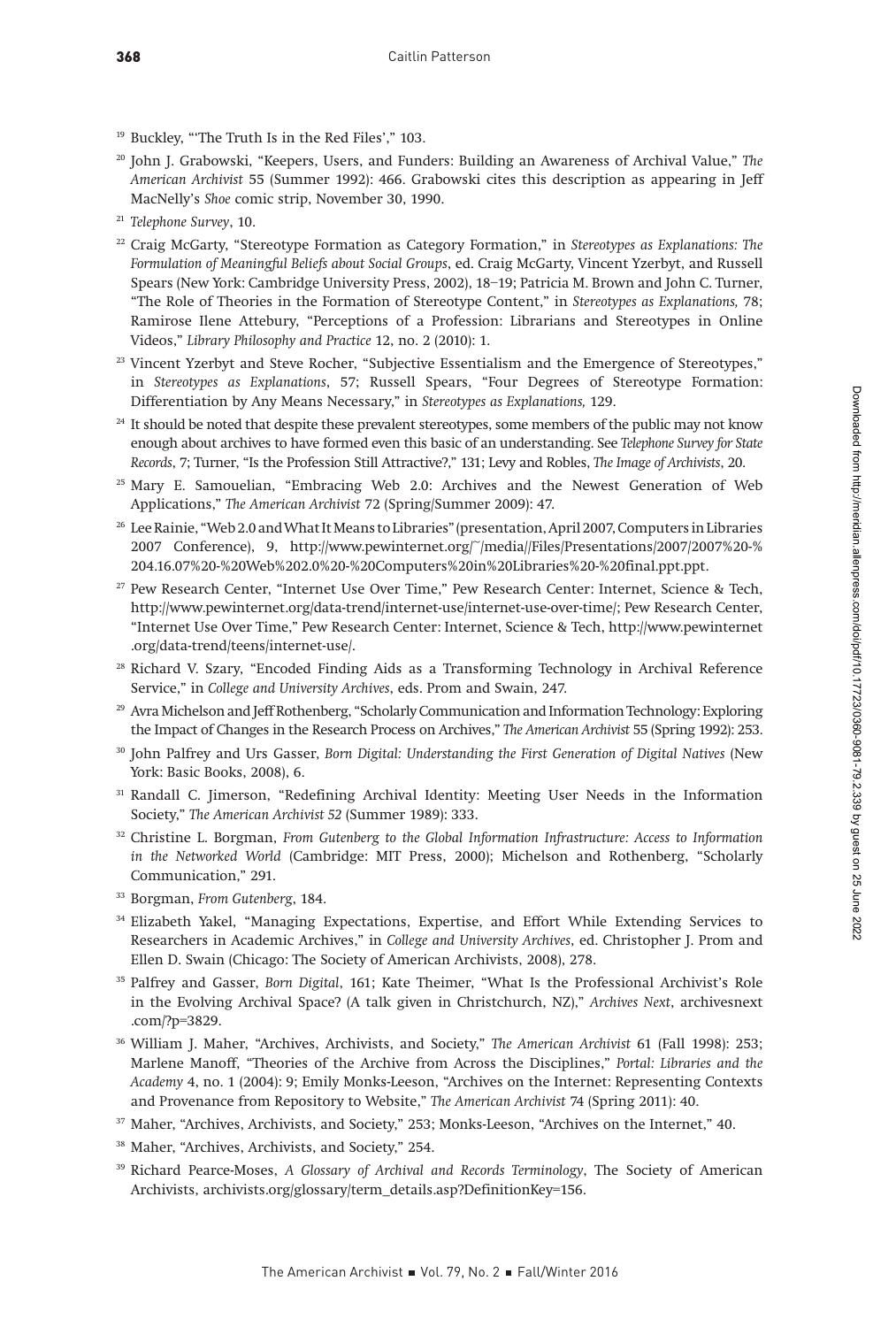- <sup>40</sup> Pearce-Moses, A Glossary of Archival and Records Terminology; Theimer, "What Is the Professional Archivist's Role?"
- <sup>41</sup> Trudy Huskamp Peterson, "An Archival Bestiary," The American Archivist 54 (Spring 1991): 199; Daniel P. Dern, The Internet Guide for New Users (New York: McGraw Hill, 1994), 470. Emily Monks-Leeson found that the online archives she studied more closely fit the definition of collections than archives (Monks-Leeson, "Archives on the Internet," 52).
- <sup>42</sup> See Appendix D for a copy of the survey.
- <sup>43</sup> Telephone Survey, 10. The New South Wales survey was conducted by telephone. Respondents were read a list of adjectives and asked to respond with whether or not each described archives. Due to the number of adjectives in my survey and the fact that it was conducted online rather than by telephone, I asked respondents to select the adjectives they thought best described archives rather than give their opinion on each.
- <sup>44</sup> A number of archivists have noted the tendency of the public to view archives as dusty. See Schmuland, "The Archival Image in Fiction," 42; Richard E. Barry, "Report on the Society and Archives Survey" (January 29, 2003), mybestdocs.com/barry-r-soc-arc-surv-report-030129toc.htm; Gracy, "Archives and Society," 8. Elizabeth Yakel noted the need to educate users who have difficulty understanding archival tools and procedures. (Elizabeth Yakel, "Impact of Internet-based Discovery Tools on Use and Users of Archives," Proceedings of the XXXVI Roundtable on Archives [CITRA] Meeting, Nov. 11–14, 2002, Marseilles, France, Comma 2, no. 3 (2003): 198; Yakel, "Managing Expectations," 264–65.)
- <sup>45</sup> Levy and Robles, "The Image of Archivists," 31, 35.
- <sup>46</sup> The reluctance of respondents to stereotype archivists in this way, even while clearly being aware of the prevailing stereotypes, can be seen in the some of their comments. Six of the sixteen respondents who left comments at the end of this section of the survey noted that archivists' personalities could vary or that they only selected traits they thought would be useful on the job.
- $47$  Those with a college education, or in the process of obtaining a college education, are especially likely to spend time online. 96% of college graduates and 92% of those with some college education used the Internet in 2013, as opposed to 78% of those with only a high school education and 59% of those who had not graduated from high school. Pew Research Center, "Trend Data (Adults): Demographics of Internet Users," Internet Archive, https://web.archive.org/web/20140112161203/ http://www.pewinternet.org/Trend-Data-(Adults)/Whos-Online.aspx.
- <sup>48</sup> Though this may seem like a low percentage of respondents, in sheer numbers of respondents, it outstrips nearly all of the previously conducted surveys on perceptions of archives. The telephone survey conducted on behalf of State Records New South Wales interviewed 304 members of the public, while the survey of chief executives in New South Wales had 53 respondents, and Levy and Robles interviewed 44 resource allocators for their report. Telephone Survey, 4; Verner Research, "The View from the Top," 1; Levy and Robles, The Image of Archivists, 1.
- <sup>49</sup> Though the distribution suggests a relationship, these results could not be determined to be statistically significant because too few respondents reported spending less than 1 or more than 8 hours online.
- <sup>50</sup> Respondent 85.
- <sup>51</sup> Respondent 107.
- <sup>52</sup> While the pattern seems clear, these results had a P value of 0.3781 and therefore could not be determined to be statistically significant.
- <sup>53</sup> 27.8% of those who had not visited an archives in person and 43.6% of those who could not remember if they had visited an archives in person selected "accessible." 11.4% of those who had not visited an archives and 10.3% of those who could not remember selected "inaccessible." These results could not be determined to be statistically significant.
- <sup>54</sup> Respondent 316.
- <sup>55</sup> Respondent 228.
- <sup>56</sup> These numbers are quite a bit lower than they were in the 2001 study conducted in Australia, where 90% of respondents characterized archives as useful, 89% as valuable, and 72% as interesting (Telephone Survey, 10). However, this may be due to the difference in surveying methods—in the Australian survey, respondents were read a list of adjectives and asked to decide whether each did or did not apply to government archives. I asked respondents to select the adjectives they thought best described archives. Overall, those who had prior experience with archives selected adjectives